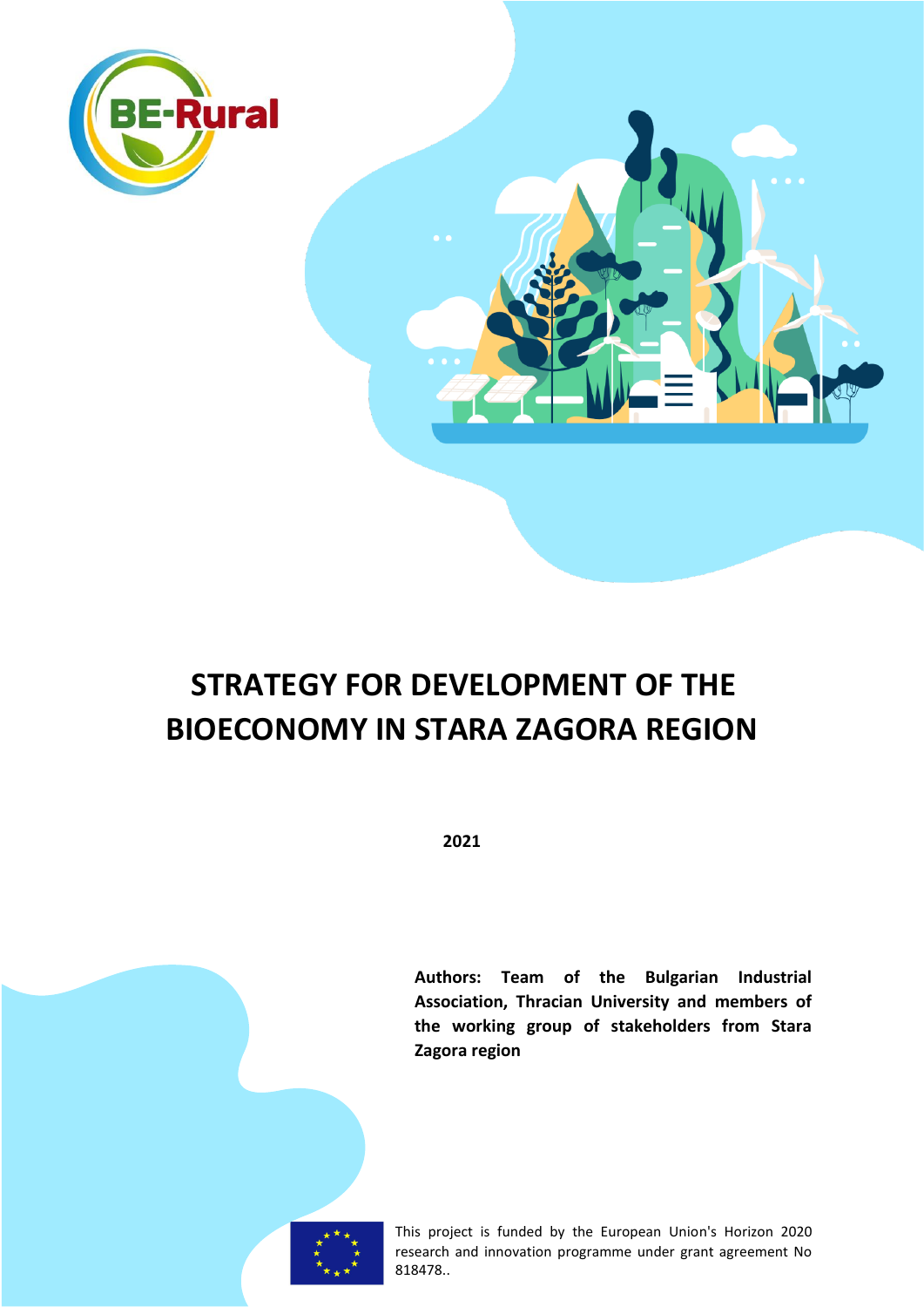# Table of contents

| About the bioeconomy as goals, priorities and conceptual apparatus 4                      |
|-------------------------------------------------------------------------------------------|
|                                                                                           |
|                                                                                           |
| Strategic documents in the field of bioeconomy, national documents in force after 2020. 6 |
|                                                                                           |
|                                                                                           |
|                                                                                           |
|                                                                                           |
|                                                                                           |
|                                                                                           |
|                                                                                           |
|                                                                                           |
|                                                                                           |
|                                                                                           |
|                                                                                           |
|                                                                                           |
|                                                                                           |
|                                                                                           |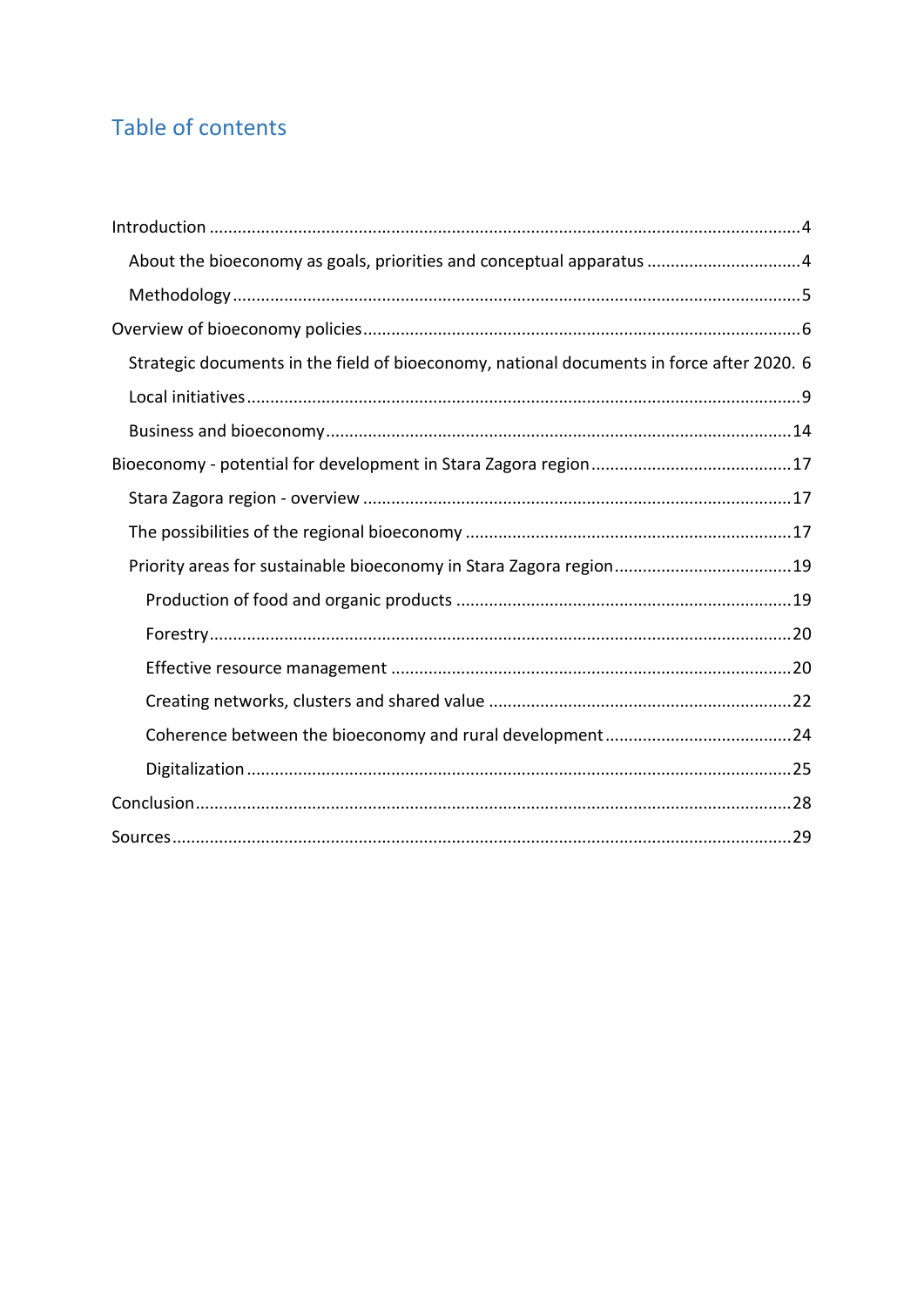| <b>Information for the document</b> |                                                                                               |  |  |
|-------------------------------------|-----------------------------------------------------------------------------------------------|--|--|
| <b>Abbreviation:</b>                | <b>BE-Rural</b>                                                                               |  |  |
| Title of the project:               | Bio-based strategies and roadmaps<br>for enhanced rural and regional<br>development in the EU |  |  |
| ID of the project:                  | 818478                                                                                        |  |  |
| <b>Starting date:</b>               | April, 1 2019                                                                                 |  |  |
| <b>Duration:</b>                    | 40 months                                                                                     |  |  |

#### **CONFIRMATION AND DISCLAIMER**

This project has received funding from the European Union's Horizon 2020 research and innovation programme under grant agreement No 818478.

The information and views set out in this report are those of the author(s) and do not necessarily reflect the official opinion of the European Union. Neither the European Union institutions and bodies nor any person acting on their behalf may be held responsible for the use which may be made of the information contained therein.

Reproduction is authorised provided the source is acknowledged.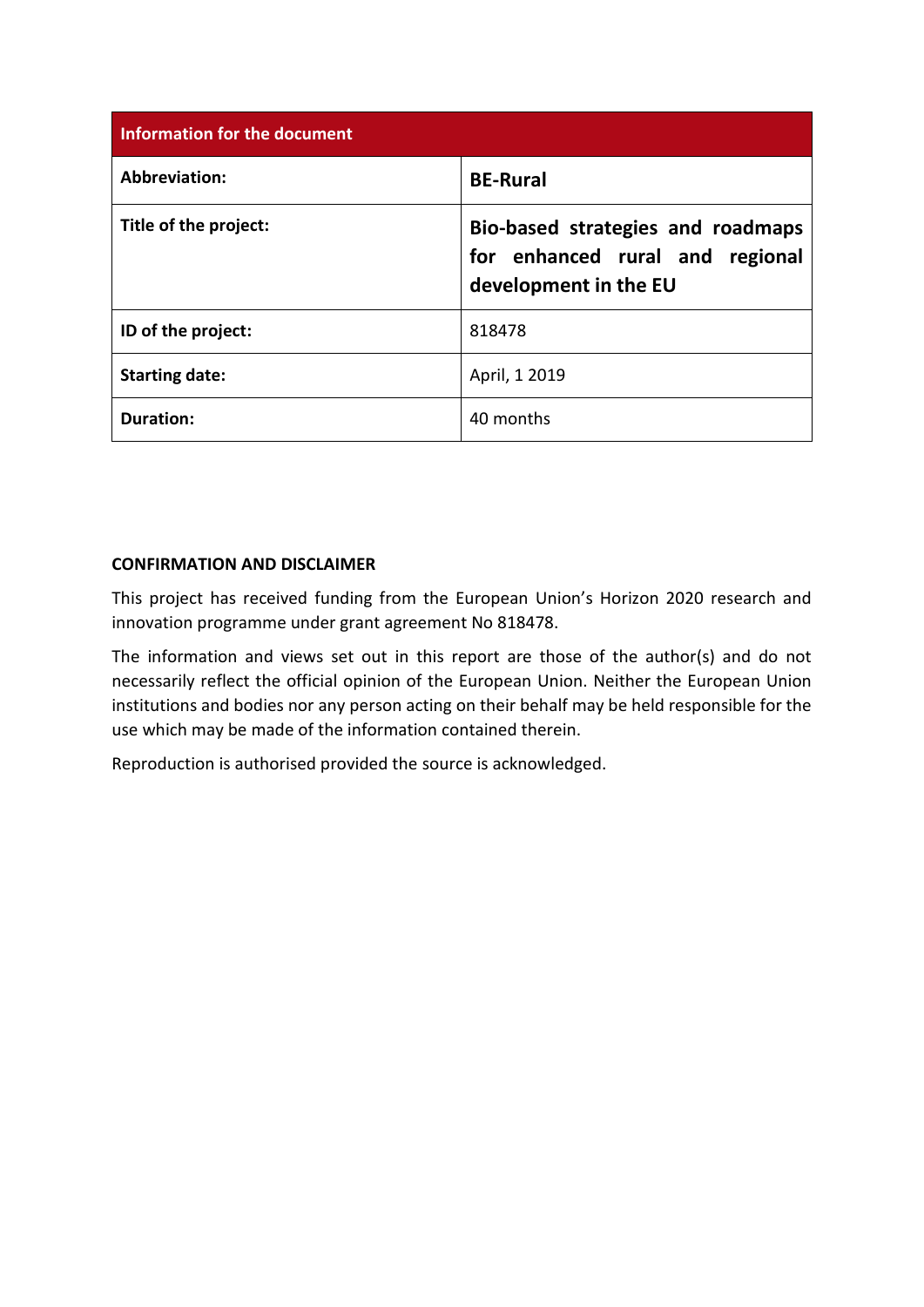# <span id="page-3-0"></span>**Introduction**

# <span id="page-3-1"></span>About the bioeconomy as goals, priorities and conceptual apparatus

The bioeconomy is one of the topics that is increasingly high on the European Union's agenda. A number of initiatives and concrete actions by the European Commission identify the growing importance of a wide range of activities and economic areas that fall under the scope of bioeconomy. As Bulgaria has not yet developed its own National Bioeconomy Strategy and Action Plan, the lack of an established terminology in the field is not surprising. However, for the purposes of this document, it is necessary to introduce some basic concepts concerning the scope and objectives of the bioeconomy.

According to the updated European Union Bioeconomy Strategy proposed by the European Commission in 2018 and adopted by the European Council at the end of 2019, the following definition is introduced:

*"Bioeconomy encompasses all sectors and systems that rely on biological resources (biomass from animals, plants, microorganisms, including organic waste), their functions and principles. It includes and interconnects: terrestrial and marine ecosystems and the services they provide; all primary production sectors that use and produce biological resources (agriculture, forestry, fisheries and aquaculture); and all economic and industrial sectors that use biological resources and processes to produce food, feed, bio-based products, energy and services. To be successful, the European bioeconomy must be based on sustainability and circularity. This will stimulate the renewal of our industries, the modernisation of our primary production systems, the protection of the environment and will improve the biodiversity.*

The bioeconomy is a vital element in achieving the goals of the circular economy. In this context, and in line with the overall policy at European Union level and the European Bioeconomy Strategy, it should pursue several specific key objectives.

First and foremost, the bioeconomy is very much about food security and agricultural sustainability. The main priority must be to make proper use of the resources available, production conformable to the real needs of the market and to use all organic waste, which is a valuable product for processing and diversification.

Secondly, the bioeconomy seeks to properly manage the available natural resources, to ensure the conservation of biodiversity and existing ecosystems, by using appropriate tools, including for the future state of the available resources.

Thirdly, the bioeconomy has a significant role to play in providing alternative energy sources and is expected to be one of the main substitutes for non-renewable energy sources in order to meet the European Union's 2030 targets. The use of bio-waste for energy production, through new biotechnologies, should engage even urban agglomerations in the foreseeable future.

Fourthly, the bioeconomy has an important role to play in limiting the quantities of greenhouse gas emissions because of the more efficient and sustainable use of available resources and limiting the climate-burdening practices.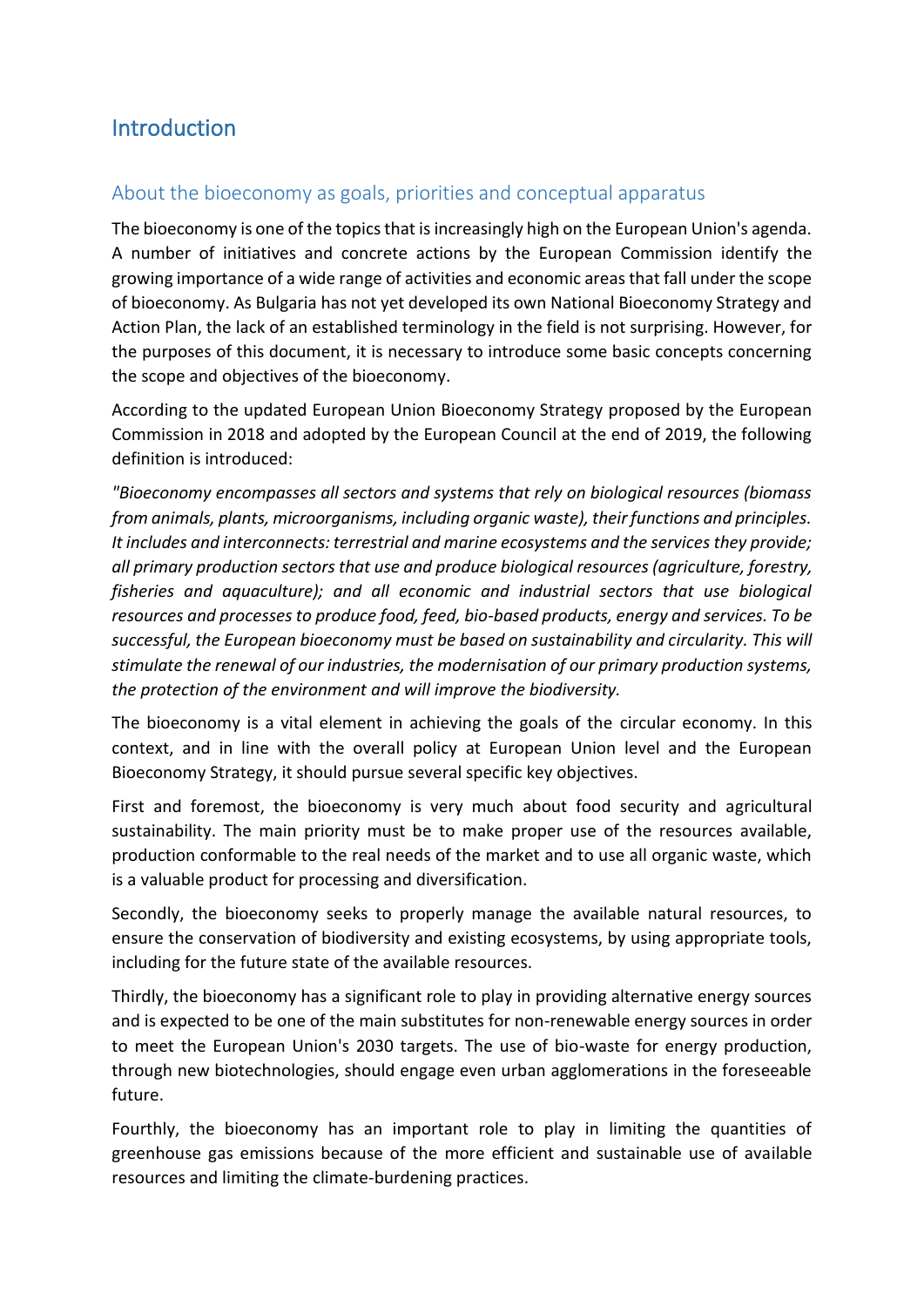Fifth, the bioeconomy guarantees employment for a large number of people and its development is seen as a source of new and sustainable working places. Along with the development and introduction of new technologies, it must contribute to the diversification of farmers' production and increase the competitiveness of rural areas.

The priorities of the bioeconomy should be considered in several aspects, taking into account the sectors that characterize it and their diversity. In this regard, and in view of the goals it sets, several main priorities of the bioeconomy can be identified:

- Sustainable and sparing use of natural resources;
- Efficient use of bio-waste, including for bioenergy production;
- Development of innovations and their implementation for the creation of new biologically based products, replacing those obtained from non-renewable sources;
- Transforming cities into driving elements of the circular bioeconomy.



# <span id="page-4-0"></span>Methodology

The present "Strategy for Development of the Bioeconomy in Stara Zagora Region" has been developed in line with the standards for strategic planning at European, national and regional levels. It is consistent with the priorities of other strategic documents at different levels of planning.

Due to the absence of a National Bioeconomy Strategy, there is no hierarchical link between the present document and another

similar summary of the priorities and potential of other planning regions in Bulgaria at NUTS 3 level or higher. To this end, an overview has been made of the existing strategic documents in the field of bioeconomy, both in Europe and in some regions of the European Union, which have developed and already implemented strategies for the development of the sector.

During the preparation of the "Strategy for Development of the Bioeconomy in Stara Zagora Region" the main trends for the development of the bioeconomy at the European level were followed, which are set in the political and strategic priorities of the European institutions. Achieving concrete results in these key areas would allow the Stara Zagora region to increase its competitiveness in the bioeconomy sector and the implemented initiatives to attract counter-funds through various financial instruments.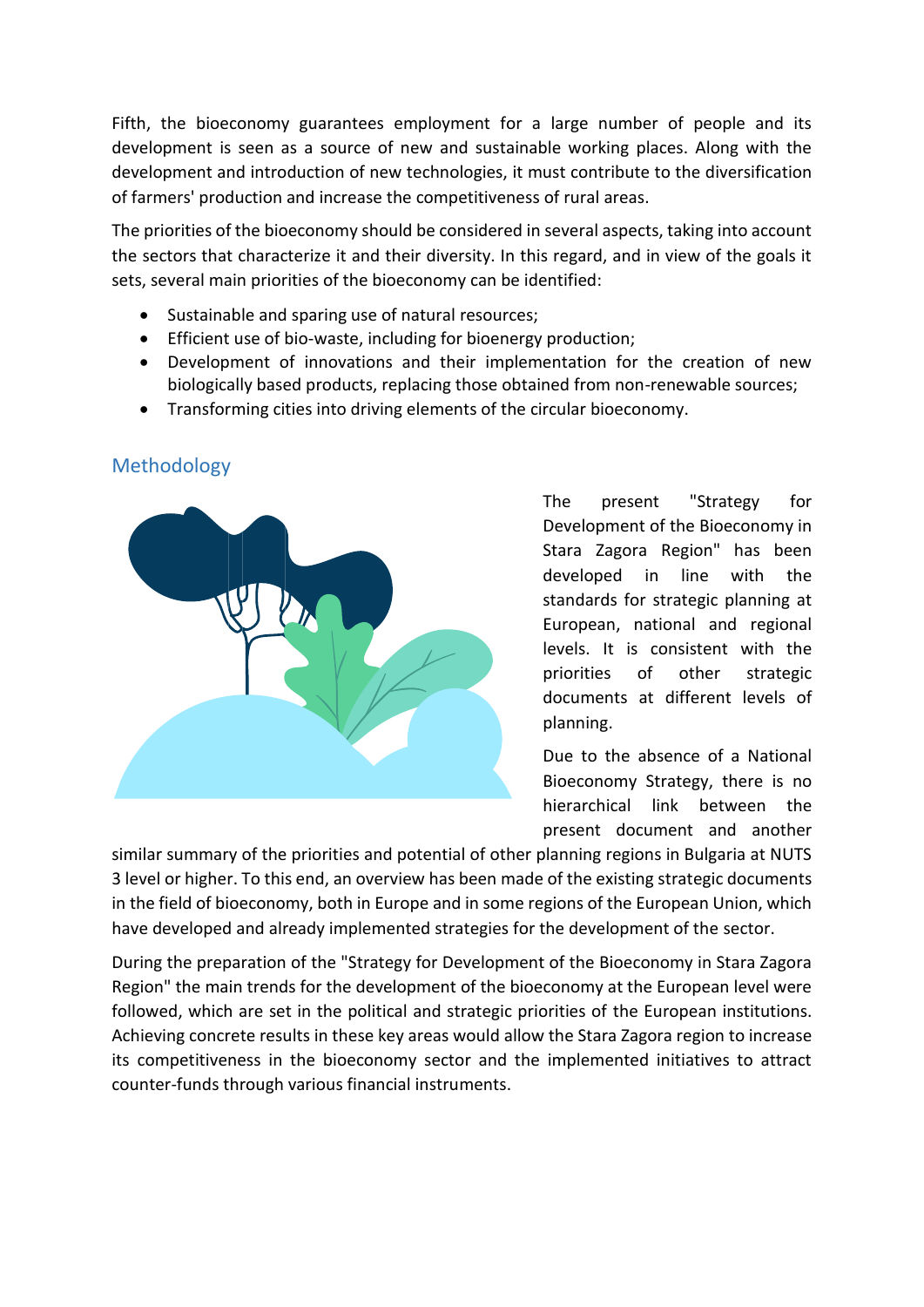# <span id="page-5-0"></span>**Overview of bioeconomy policies**

# <span id="page-5-1"></span>Strategic documents in the field of bioeconomy, national documents in force after 2020.

Bulgaria is one of the countries in the European Union that has not yet adopted a National bioeconomy strategy and action plan. However, it should be noted that together with 10 other countries in Central and Eastern Europe, Bulgaria is part of the BIOEAST initiative, which offers a shared strategic framework for research and innovation to work towards a sustainable bioeconomy.

The documents of national and regional character, developed after 2014, which refer to the bioeconomy are:

#### *National Development Programme "Bulgaria 2030"*

The National Development Programme "Bulgaria 2030" defines three main strategic goals for Bulgaria, namely accelerated economic development, demographic growth and reduction of inequalities. To achieve them, five separate axes of development have been identified, which will propose specific policies and measures to achieve real results.

One of these axes of development integrates in its concept the ideas of the bioeconomy - "Green and Sustainable Bulgaria", and in two of its priorities, measures and policies are foreseen for the development of an environment that supports the bioeconomy. The priority of the "**Circular and Low Carbon Economy"** is expected to increase the composted bio-waste and recycled household, industrial and construction waste, as well as to introduce separate collection of bio-waste and textile waste.

It is set in the "**Sustainable agriculture**" priority the *"… Improving of competitiveness, including by placing greater emphasis on research, technology and digitalisation, as well as developing the value chain. In addition, efforts will be focused on mitigating the aftereffects of climate change and adapting to it, promoting sustainable development and effective management of natural resources…* '. In addition, the main objectives are to stimulate organic farming and animal husbandry, as well as their digitalisation and the introduction of innovative approaches, including in the bioeconomy.

In addition, the priority "**Intelligent Industry**" of the Development Axis 1. "Innovative and Intelligent Bulgaria" provides for the *"…development and implementation of innovative products, processes and business models aimed at increasing the resource efficiency of the economy, as well as supporting and implementing innovations addressing the still high carbon intensity of the economy*".

Also, the management of forests and territories in order to prevent climate change and create sustainable ecosystems is enshrined in Priority "**Local Development**" of Axis 3 "Connected and Integrated Bulgaria".

#### **National Strategy for Small and Medium Enterprises 2021-2027**

Business is a major driver of the bioeconomy and its support at the national level is a key factor in improving its position internationally. The National Strategy for Small and Medium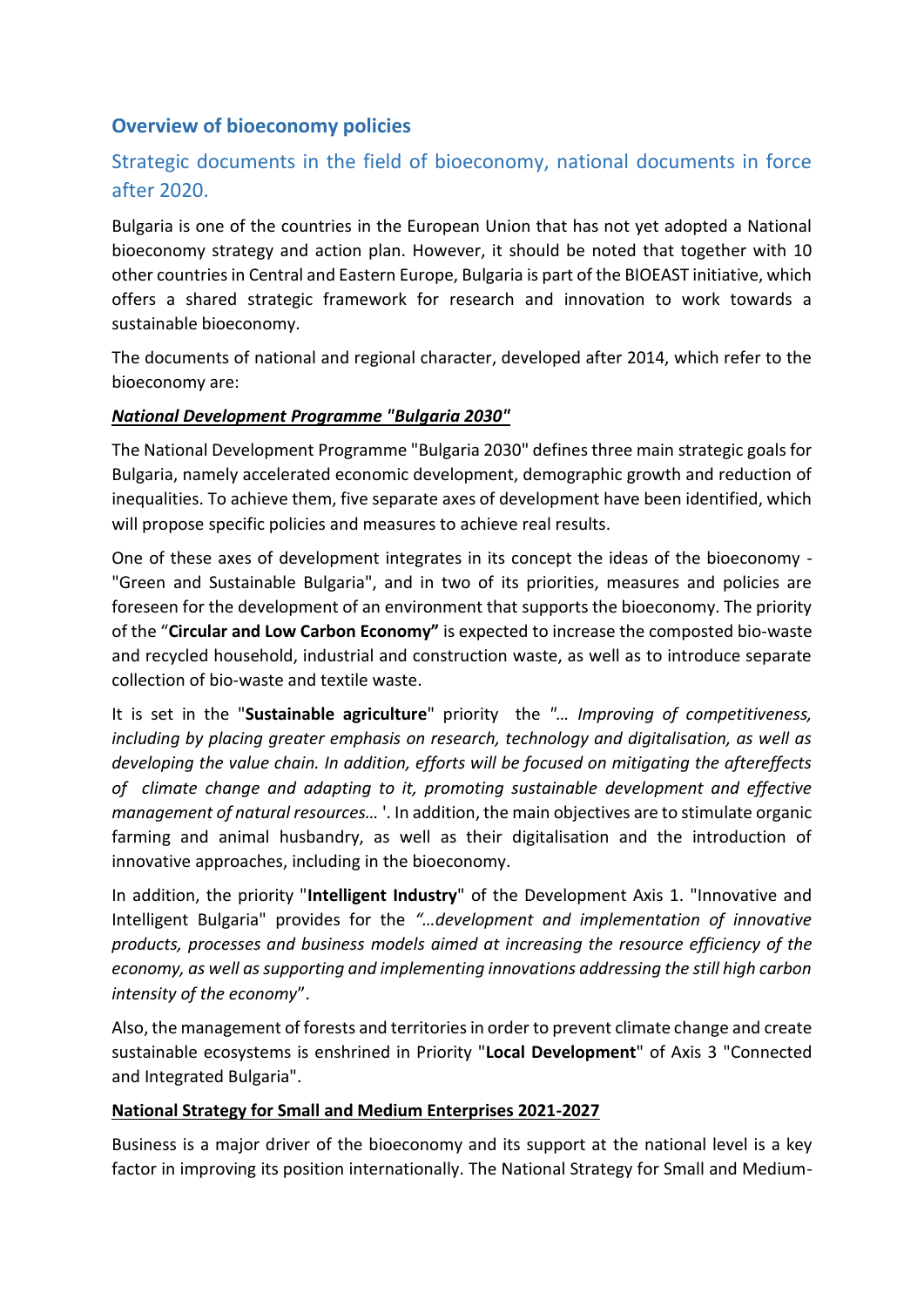sized Enterprises for the period 2021-2027 has been developed, focusing on six areas of impact, with specific strategic priorities. The goals of the bioeconomy can be found in several areas:

- Area 1. **Entrepreneurship**, Priority 3. Encouraging entrepreneurial activity with potentially great impact on economic and social development and environmental sustainability.
- Area 6. **Environment**, Priority 1. Bulgarian SMEs to improve their resource efficiency and energy intensity, as well as to be encouraged to use more renewable energy sources in order to contribute to achieving the country's climate neutrality by 2050.
- Area 6. **Environment**, Priority 2. Bulgarian SMEs to improve their environmental performance and to adopt the production and distribution of green products with the EU Ecolabel

The specific actions that the strategy envisages to help small and medium-sized enterprises achieve the desired result at the end of the period include a number of forms of assistance, the most interesting of which are:

- Increasing the use of different types of renewable energy by SMEs (solar, wind, hydro, biomass and cogeneration systems, etc.)
- Improving resource / material efficiency and overall transition to a circular model
- Support for the adaptation of SMEs producing disposable plastics to the production of bio-based products
- Support to SMEs in the bioeconomy sector (including the blue bioeconomy) to access markets and develop bio-based products.
- Support to SMEs for the transition to environmental and circular design
- Support to SMEs to replace non-renewable products with alternative or bio-based products.

• Grant funding and financial instruments to meet the different needs of entrepreneurs and start-ups in rural areas.

## *Strategy for digitalization of agriculture and rural areas of the Republic of Bulgaria*

Improving and implementing new technologies in agriculture is of crucial importance to ensuring the sustainability of the sector and increasing its competitiveness in the medium term. The strategy for digitalization of agriculture and rural areas of the Republic of Bulgaria was developed in 2019 and is more than a document with a technical focus. In fact, it will allow the concept of smart agriculture to have the necessary infrastructure and to support various initiatives to develop the idea at local level.

The main strategic goals are in several areas, two of which would stimulate the bioeconomy - **"Increasing the productivity and sustainability of agricultural production**" and "**Protecting the environment and tackling the challenges of climate change**." Some of the envisaged measures include:

- Process automation and integration of precision agriculture
- Entering innovations through interaction between farmers, universities, research organizations, start-ups and ICT companies
- Integration of blockchain technologies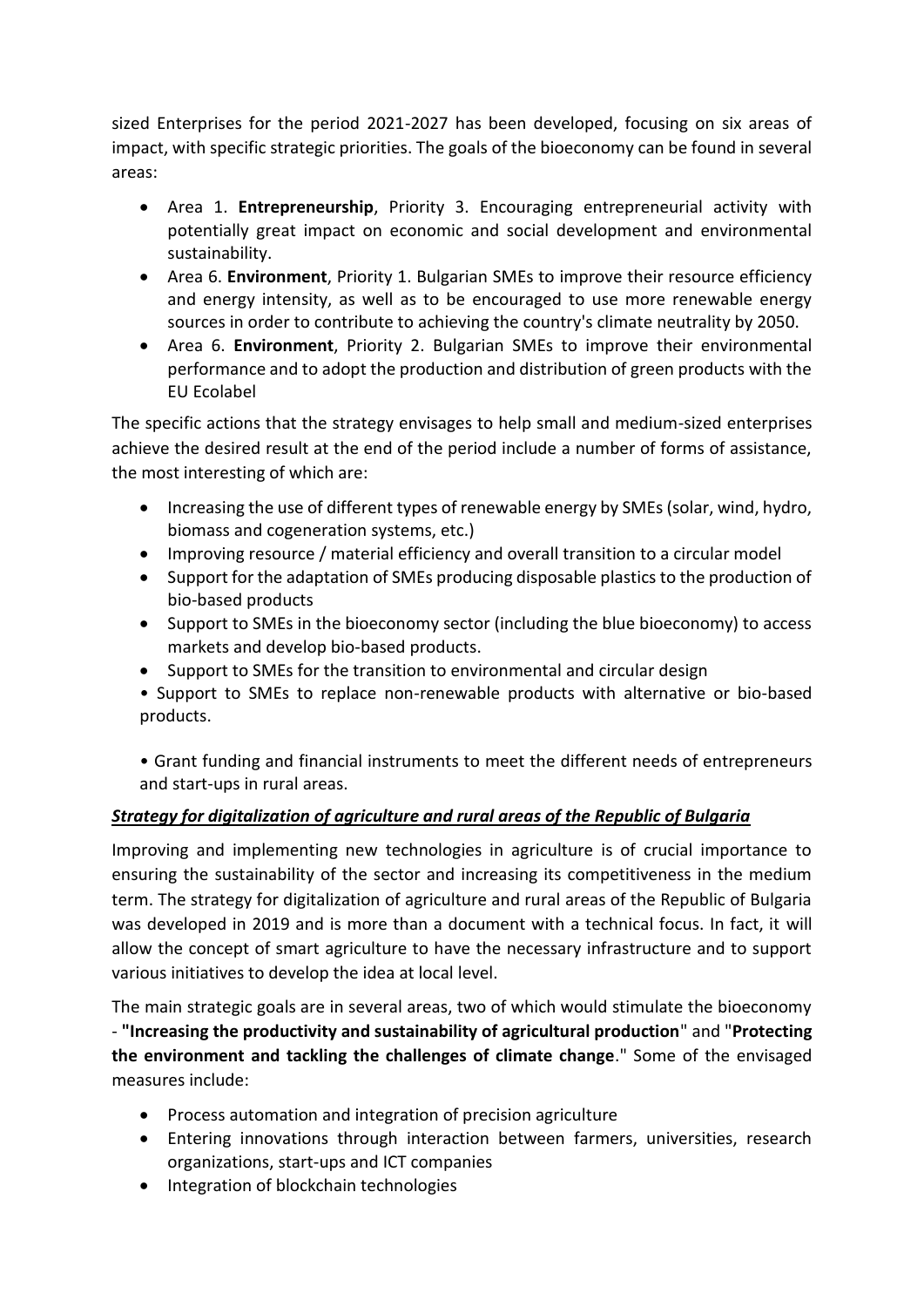## *National Climate Change Adaptation Strategy and Action Plan*

Part of the strategic goals set out in the strategy for adaptation to climate change lay the ground for the search for specific solutions on a sectoral basis. Thus, the possible interventions are considered in 9 separate sectors of the economic and social life of the country and key interventions for each of them are identified. Those that can be identified as important for the development of the bioeconomy in Bulgaria are the following:

#### **"Agriculture" sector**

- Sustainable management of agricultural practices for adaptation to climate change
- Promoting the capacity for adaptation and awareness in the agricultural sector
- Promoting research and innovation to adapt to climate change

#### **"Biodiversity and Ecosystems" Sector**

- Improving ecosystem management
- Strengthening resilience to climate change by reducing the pressure that is not linked with the climate change
- Sustainable use of regulatory and cultural ecosystem services for adaptation

#### **"Energy" Sector**

- Incorporate resilience to climate change in design and engineering
- Increasing the sustainability of energy supplies

#### **"Forestry" Sector**

- Improvement and protection of forest resources
- Improving the potential for sustainable use of forest resources

#### *Integrated plan in the field of energy and climate of the Republic of Bulgaria 2021 - 2030*

The documents in the field of energy have only a partial significance and relation to the development of the bioeconomy, but it is necessary to take into account the trends in the sector for the next 10 years.

The use of biomass for energy purposes is expected to have a wide potential for development. As a result, initiatives will be stimulated to use more efficiently "…waste and residues from industrial companies without adversely affecting the health and quality of life of the population in the areas where the installations for biomass energy production are located.

In addition, the plan envisages "… to be taken into account for the purposes of increasing the share of renewable energy produced from forestry biomass, biofuels, non-transportable liquid fuels from biomass and gaseous and solid biomass fuels and to regulate requirements for reduction to minimum risk of using biomass resulting from unsustainable production."

## *Draft Strategy and Action Plan for the Transition to a Circular Economy of the Republic of Bulgaria for the Period 2021-2027*

The strategy for the transition to a circular economy is at the stage of approval at the time of working out the current document, but the fact that the publicly available version is almost complete allows us to consider the main priorities it sets for the 2027 horizon.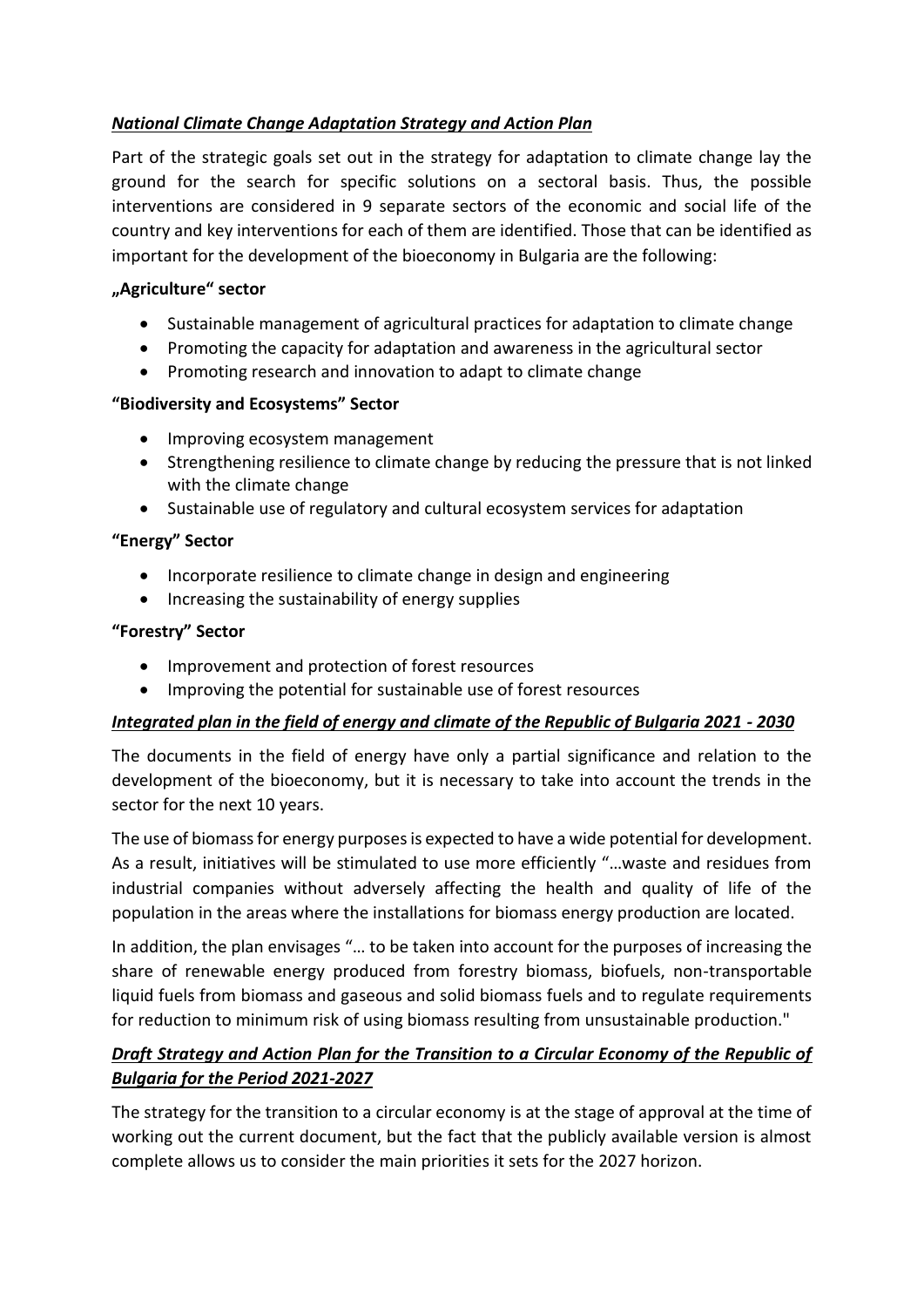It is logical for the bioeconomy to be present in most of the proposed policies and measures for implementation. The "Strategic Goal 1. Green and Competitive Economy" seeks to pursue an economy that uses natural resources more efficiently and thus creates sustainable jobs, while ensuring green growth by protecting the environment. Some of the measures include support for new business models and ecodesign of products through the use of innovative financial support schemes. The possibility of Bulgaria's leading role as a supplier of raw materials of critical importance is also noted. Business will be assisted in finding technologies for the utilization of biomass from agriculture.

In the "Specific Objective 2. Less waste, more resources" of the Strategy for the transition to a circular economy, two specific measures to achieve results are of interest:

- Development of new types of plastics with better indicators in terms of impact on the environment, incl. biologically based plastics and biodegradable plastics;
- Exploring the possibilities for applying techniques for recycling phosphorus or biogas production in a joint process of anaerobic digestion with other suitable biodegradable waste, providing opportunities for independent and co-incineration of sludge for energy production.

It is expected that the priorities of the strategic document will be used and integrated in the planning of the individual regions and administrative areas, which will increase the effective implementation of the measures.

Other strategic documents are also available, the implementation of which would support the development of the bioeconomy in the different regions of Bulgaria. Of these, the **Employment Strategy of the Republic of Bulgaria for the period 2021-2030** can be noted, which sets the expected change in the structure of the professions in demand in order to achieve the goal of climate-neutral Europe by 2050. Additional investment and training needs for people coming from restructured sectors of the economy, such as coal and energy, will be targeted at new occupations, some of which are directly related to the bioeconomy and the circular economy.

It should be noted that most of the municipalities in the Stara Zagora region are in the process of preparing their integrated development plans for the next period 2021-2027, and some of them have already been prepared and approved at the time of preparation of this document (Chirpan Municipality and Radnevo Municipality). They, in turn, will be used to prepare a strategic document that will determine the main priorities and methods for their achievement for the entire Stara Zagora region.

## <span id="page-8-0"></span>Local initiatives

Following the additional specifics and characteristic conditions of the different regions and in order to achieve more focused and concrete results at the local level, the role of local initiative groups operating in the Stara Zagora region should be taken into account. Local action groups are directed to regions with a population of up to 150,000 and are set up under national rural development programmes, following the CLLD (Community Led Local Development) approach.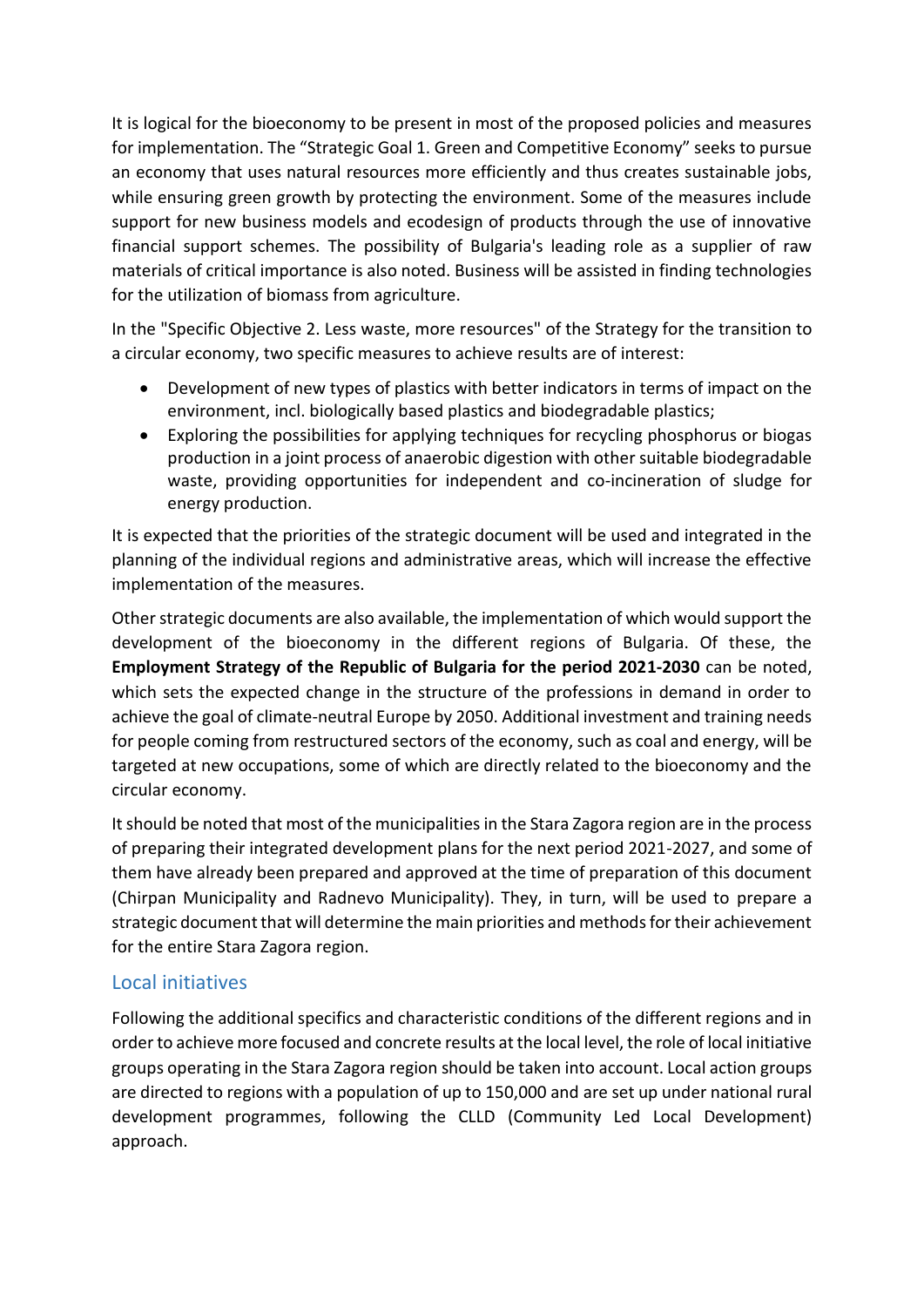Local action groups can support actions aimed at improving infrastructure, natural and cultural resources in rural areas, as well as stimulating the economy and viability of agricultural and non-agricultural holdings. Each group develops a strategy that is tailored to the conditions and needs of the region. All Local Action Groups share the above-mentioned main priorities that can provide funding for initiatives that demonstrate the potential to achieve them by providing funding from the European Agricultural Fund for Rural Development, the European Regional Development Fund, the European Social Fund and the European Fund for Rural Development. maritime affairs and fisheries.

There are several active Local Initiative Groups (LAGs) in the Stara Zagora region, which cover all or part of the municipalities in the Stara Zagora Region. These are:

- LAG Chirpan
- LAG Maglizh Kazanlak Gurkovo
- LAG Galabovo Opan
- LAG Brezovo Bratia Daskalovi

The activity of the Local Initiative Groups is not subject to a common model of work and the activity of the individual units does not follow a centralized approach. However, the strategic commitment to improve economic and social life in the areas concerned, including by stimulating the economic activities falling into the field of bioeconomy and undertaken by private entities and existing legal entities, has a positive effect on local communities and creates preconditions for improvement. of their competitiveness and sustainability as regions of growing importance and attractiveness.

The Municipality of Stara Zagora, as a leading administrative and economic center in the region, pays special attention to the use of energy from renewable sources and biofuels as a strategically important component for the region in the short term until 2023 and in the long term until 2030.

Some of the measures that are expected to enter into force by 2023 include:

- Carrying out an analysis and assessment of the real possibilities for utilization of RES in the municipality of Stara Zagora;
- Increasing the share of energy from renewable sources used in the public sector;
- Encouraging business investments for the construction of renewable energy installations on the territory of the Municipality

In the long run, covering the time until the end of this decade, the Municipality of Stara Zagora provides:

- In the transport sector, local authorities will develop and implement schemes to promote the use of energy from renewable sources, incl. alternative renewable fuels, new generation biofuels and recycled carbon fuels depending on the specific conditions in the municipality
- Creating conditions for the development and use of new generation biofuels, renewable liquid and gaseous fuels of non-biological origin and recycled carbon fuels
- Development of energy infrastructure for production and consumption of energy from renewable energy sources;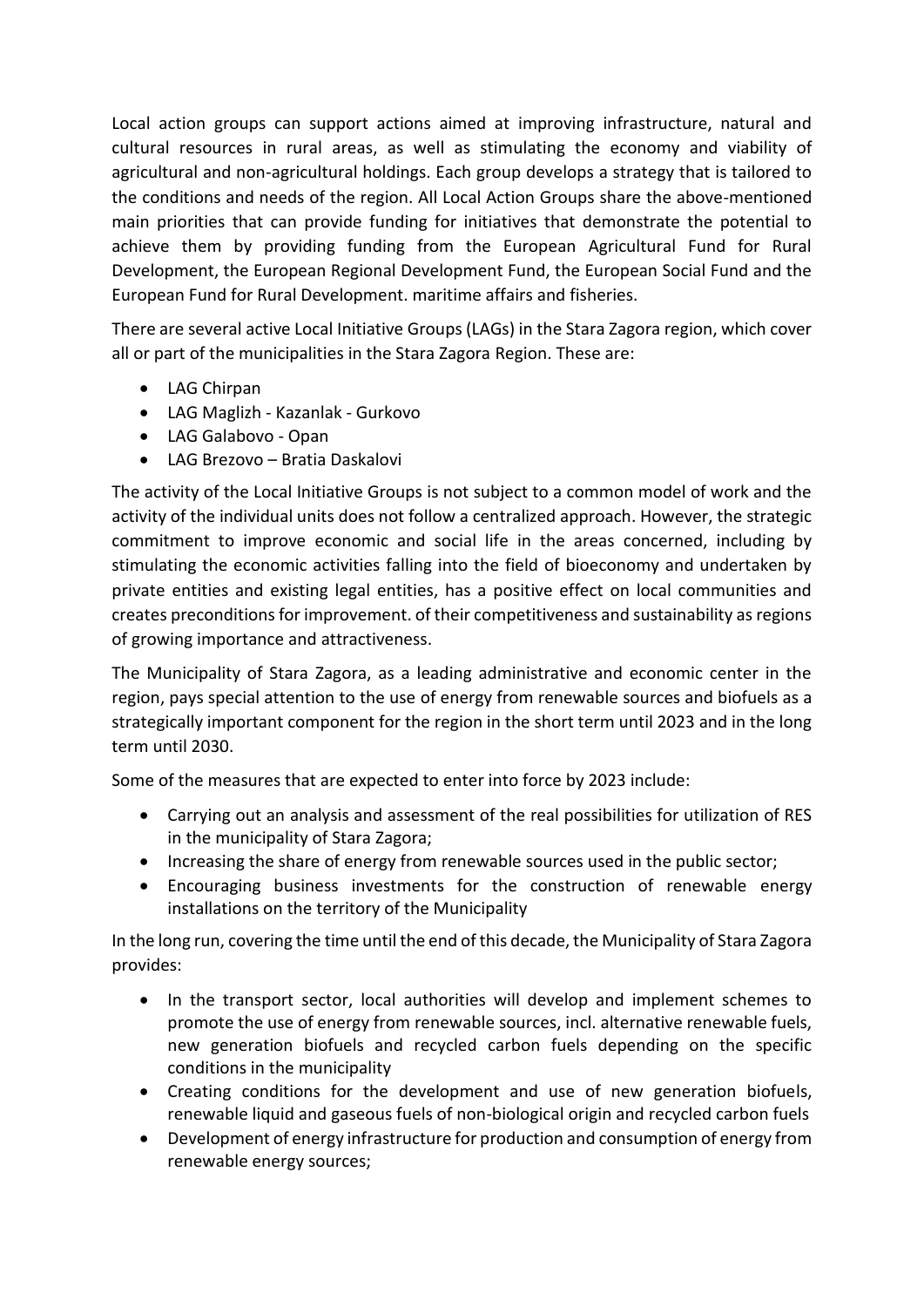In the region of Stara Zagora, several projects are being implemented, realized with European or national funding, which are related to the bioeconomy and improving its development potential. These projects are of national or international character, but some of the activities are implemented in the region or involve the partnership of organizations based in the region of Stara Zagora.

## **National Scientific Programme "Intelligent Animal Husbandry"**

The main goal of the scientific programme is to conduct fundamental and applied research to provide the livestock sector with innovative methods and tools for intelligent and efficient animal husbandry with reduced human resources and decreased environmental impact, and directly refers to the priorities of: UN Programme for sustainable development for the period up to 2030 "Transforming the world" and the 17 global goals for sustainable development included in it; The European Commission's Green Deal 2020; Horizon Europe; The Digital Europe 2021-2027 Programme; The National Programme "Digital Bulgaria 2025"; The Strategy for Digitization of Agriculture and Rural Areas of the Republic of Bulgaria.

# **National Scientific Programme "Healthy Foods for a Strong Bioeconomy and Quality of Life"<sup>1</sup>**

The programme aims to provide the necessary conditions for conducting research, applied research and demonstration activities in the priority areas falling within the priority area of Innovation strategy for intelligent specialization "Industry for Healthy Living and Biotechnology".

- Production, processing and supply of safe and healthy food.
- Development of a strong regional bioeconomy.
- Organic products such as functional foods and nutritional supplements.
- Bio-preparations for control and production of safe and harmless foods.
- Bio-preparations for biocontrol and increasing yields in agriculture.
- Food quality for a better quality of life.
- Green / bio-based economy.

# **BIObec: Preparing the creation of Bio-Based Education Centres to meet industry needs and boost the contribution of the bioeconomy to societal challenges<sup>2</sup>**

The aim of the BIObec project is to develop a comprehensive framework for multilevel biobased educational centers (BBECs), flexible enough to meet the current and future needs of industry and the surrounding ecosystem at local, regional, national and / or international level. BIOBEC will clarify the needs of different regional ecosystems and provide detailed design, economic and financial evaluation, management plans for the educational centers for training as well as plans for lifelong learning programmes.

<sup>1</sup> <http://www.nnp-food.au-plovdiv.bg/>

<sup>2</sup> <https://www.bbi.europa.eu/projects/biobec>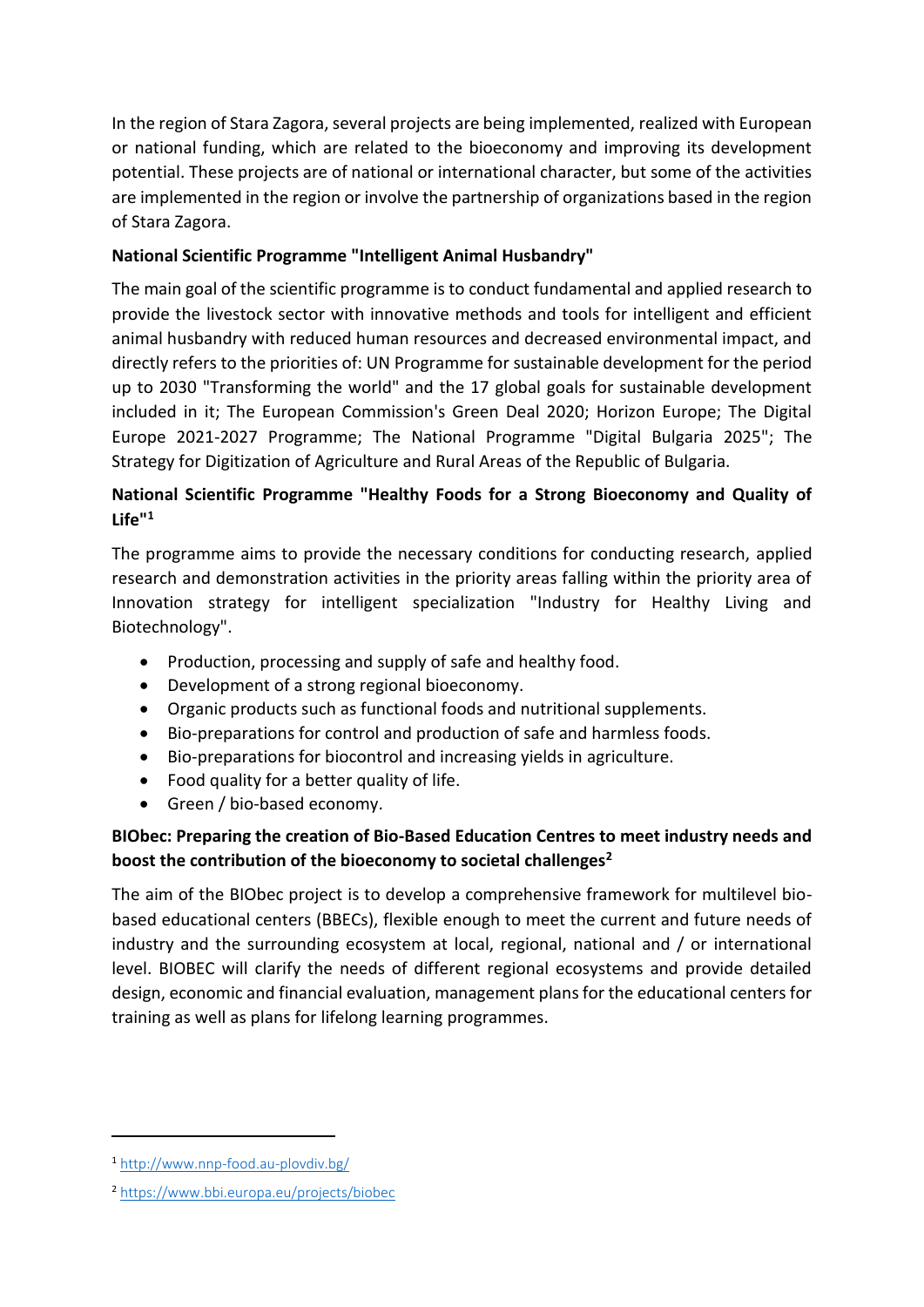# **SMecoMP: A knowledge Alliance in Eco-Innovation Entrepreneurship to Boost SMEs Competitiveness<sup>3</sup>**

The Bulgarian Industrial Association and the Thracian University were partners in the project A knowledge Alliance in Eco-Innovation Entrepreneurship to Boost SMEs Competitiveness "SMecoMP", funded by the European Union programme for transnational cooperation "Balkans - Mediterranean 2014 - 2020".

The SMecoMP project concerns the development of an educational framework and appropriate training tools to improve the skills of managers in the field of eco-innovative entrepreneurship. The aim of the project is to build a sustainable alliance of knowledge between higher education institutions, vocational training centers and small and medium enterprises in the field of eco-entrepreneurship, management and eco-innovation.

#### **BE-Rural: Bio-based strategies and roadmaps for enhanced rural and regional development in the EU<sup>4</sup>**

The main aim of the project is to contribute to developing rural bioeconomies by focusing on regional strengths. These areas are home to a wealth of ecosystems and resources, where the bioeconomy carries the promise of opportunities for rural employment and sustainable growth. This transition towards a new, bio-based regional economy requires the active involvement of a broad spectrum of stakeholders and the sustainable use of agricultural,



forest and marine ecosystems.

Building on this idea, BE-Rural will explore the potential of regional and local bio-based economies and support the development of bioeconomy strategies, roadmaps and business models. To this end, the project will focus on establishing Open Innovation Platforms (OIPs) within selected regions in five countries: Bulgaria, Latvia, North Macedonia, Poland and Romania, as for Bulgaria, the Stara Zagora region is the focus of the main project activities.

#### **AGRI-Eco: Strategic partnership for AGRI-entrepreneurship and EcoInnovation<sup>5</sup>**

<sup>3</sup> <https://www.smecomp.eu/>

<sup>4</sup> Home - [BE-Rural](https://be-rural.eu/)

<sup>5</sup> <https://agrieco.eu/>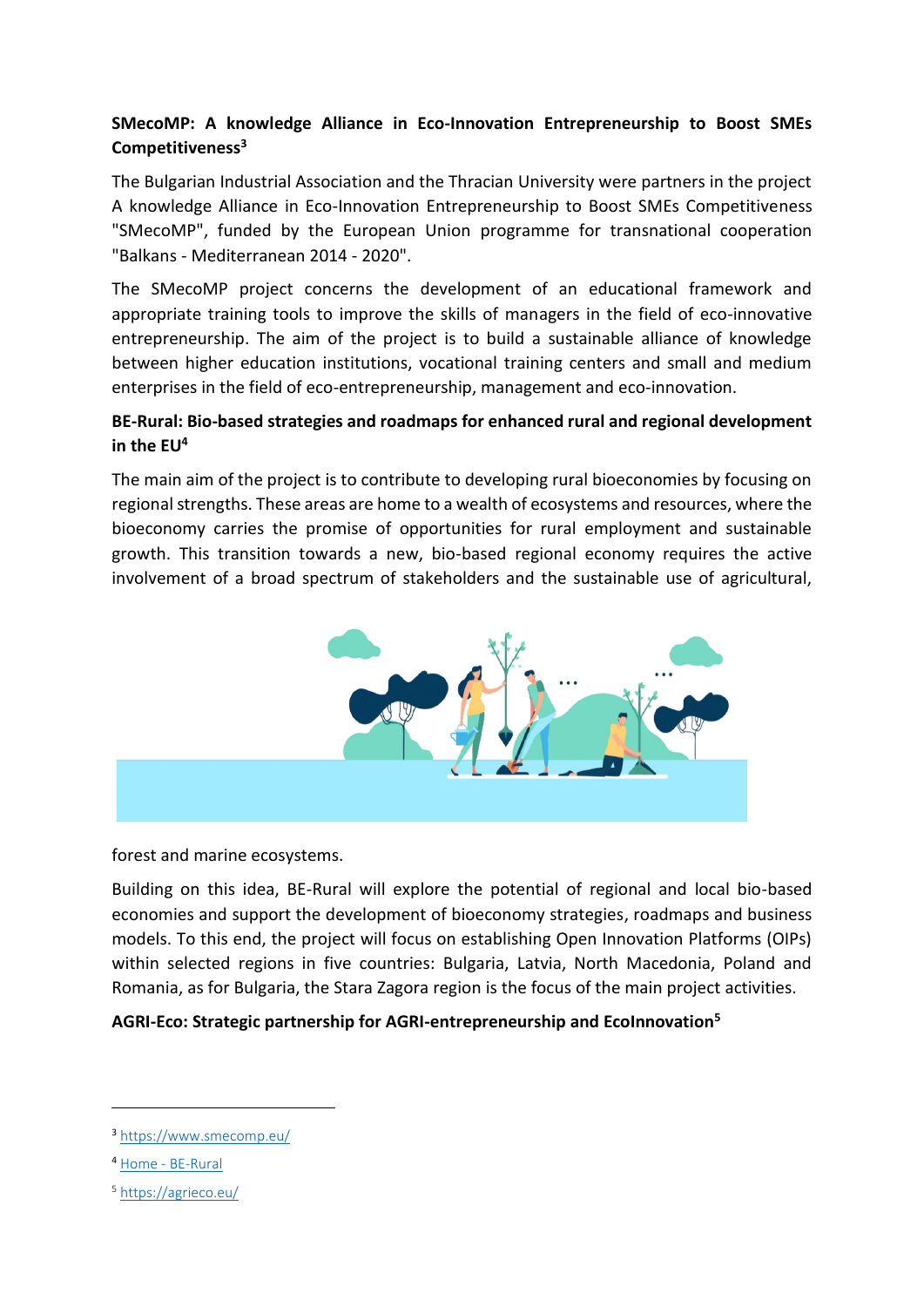AgriEco generates complementary knowledge, skills and resources and realizes unique value in support of training in the field of agri-entrepreneurship. The project is not an alternative to the formal education system, but rather a step towards smoothing the transition from university to a real work environment, including: creating an improved portfolio of new competencies and experience for students; new models of training and development of innovative disciplines; and changing attitudes towards the "education-business" relationship. The project is implemented by a consortium led by the Thracian University, with the participation of universities, business and non-governmental organizations from Bulgaria, Greece, Turkey, Serbia and Kazakhstan.

#### **BUSINESS INCUBATOR "GO-UP"<sup>6</sup>**

BUSINESS INCUBATOR "GO-UP" is the first initiative of its kind for the Thracian University, supported by the programme "Dissemination & Exploitation Booster Service" of the European Commission. GO-UP is a combination of successful projects funded by the 7th Framework Programme and Horizon 2020, led by the C-BIRD project "Cooperative Business and Innovative Rural Development: Synergies between Commercial and Academic Partners", coordinated by the Faculty of Economics at the Thracian university, identified by the European Commission as an example of good implementation practice. The consortium includes partners from Bulgaria, Estonia, Serbia, Turkey, Moldova, Bosnia and Herzegovina, Italy. The main goal of GO-UP is to stimulate and accelerate smart growth across Europe and the partner countries by facilitating: start-ups, cooperatives, social enterprises, new investments and start-up initiatives in agriculture, as well as innovations throughout the value chain; through which to create new employment opportunities and improve the regional framework for SME development by supporting and building a network of local and regional partners in the public, private, civil society and academic sectors.

# **BIOSTEP: Promoting stakeholder engagement and public awareness for a participative governance of the European bioeconomy**

This project, funded by the Horizon 2020 programme, is implemented by a consortium of 9 partners, which includes the Bulgarian Industrial Association. Its main aim is to increase the overall awareness and understanding of the bioeconomy, as well as its consequences and the benefits of informing and engaging the citizens. BioSTEP brings together key stakeholders and policy makers to discuss the necessary steps towards a holistic strategy, which weaves the bioeconomy into the fabric of policy making across many sectors throughout EU Member States. BioSTEP will also identify and disseminate best practices on the participatory development of national and regional bioeconomy strategies for participation in the bioeconomy management.

The potential for development of the bioeconomy in Stara Zagora is the subject of an in-depth study included in a published comparative analysis between the regions of Stara Zagora and Veneto, Italy, using a tool for active participation of citizens, businesses and local authorities to manage the bioeconomy.

<sup>6</sup> <https://ec.europa.eu/info/funding-tenders/opportunities/portal/screen/opportunities/d-e-booster>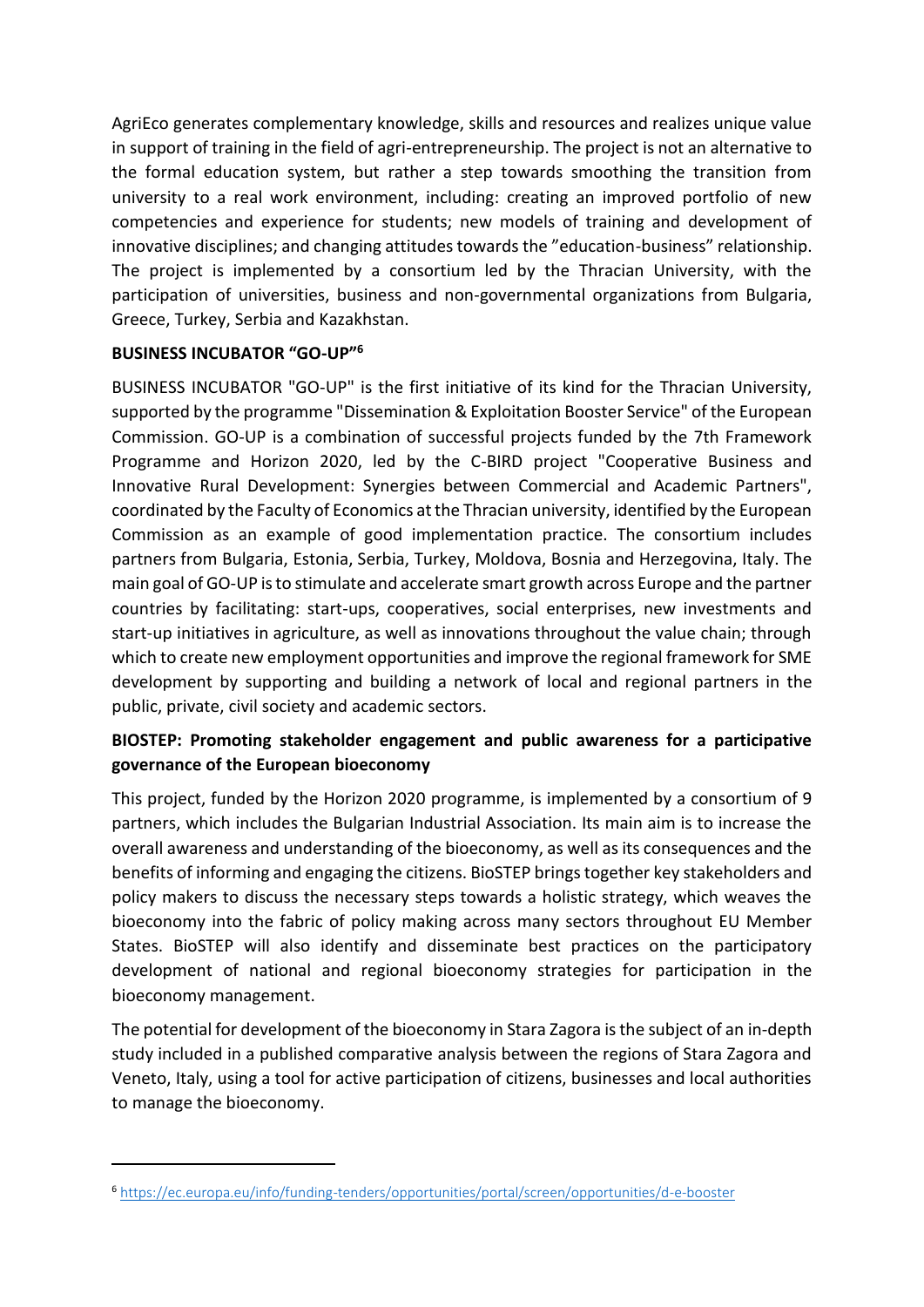#### **DeCarb - Supporting the clean energy transition of coal-intensive EU regions**

This project is funded by the INTERREG EUROPA programme, with a leading partner Agency for Regional Economic Development - Stara Zagora and a consortium of 8 other organizations from European Union countries. The overall goal of the project is to exchange experiences and transfer of good practices on how to make the transition from the era of high-intensity carbon economy to the future of clean energy. This must provide the affected regions with sustainable development, economic and social stability and a role in the 2030 energy mix.

The shift to a low-carbon energy of the EU economy will have a profound economic and social impact on regions with intensive coal extraction. However, it is recognized that this transition must be fair. The EU's "Clean Energy for All Europeans" package is designed to accelerate the transition to clean energy, growth and job creation. In this sense, DeCarb aims to support public authorities to initiate the necessary efforts, unite their capacity and share experiences in:

- identifying growth strategies to minimize the potential negative impacts of the transition to low-carbon energy;
- ensure the maximum possible funding from the ESIF and the EFSI, as well as other financial instruments;
- encourage public dialogue and to overcome conflicts of interest.

Some of the expected results are:

- Approximately EUR 19 million of funds raised to support renewable energy projects, retraining of the workforce and reclamation of coal mining areas;
- Raising awareness and consensus in the energy sector, the workforce and the public to support measures for transition to clean energy.

## <span id="page-13-0"></span>Business and bioeconomy

The bioeconomy, as mentioned earlier, is interconnected and covers all sectors that operate or depend on natural and biological resources. This in practice involves extremely significant, both financial and human resources. It is natural that the relevance and importance of the bioeconomy as a trend for economic development in the foreseeable future in the single market of the European Union, and globally, starting from Europe's leading position as an engine of change towards a greener society, is consistent and led by business.

The platform for modelling of agro-economic research data, maintained by the European Commission's Joint Research Center, tracks some key trends in Member States' bioeconomies, using data from several large-scale research projects funded by various European Union programmes, such as Horizon 2020. According to a special monitoring system for the bioeconomy in the EU<sup>7</sup>, established by the European Commission, the bioeconomy within the European Union (EU27 without Great Britain) represents:

- 17.5 million jobs or 9% of the workforce
- 614 billion euros of added value from the bioeconomy or about 5% of the EU GDP

<sup>7</sup> [Bioeconomy \(europa.eu\)](https://knowledge4policy.ec.europa.eu/bioeconomy_en)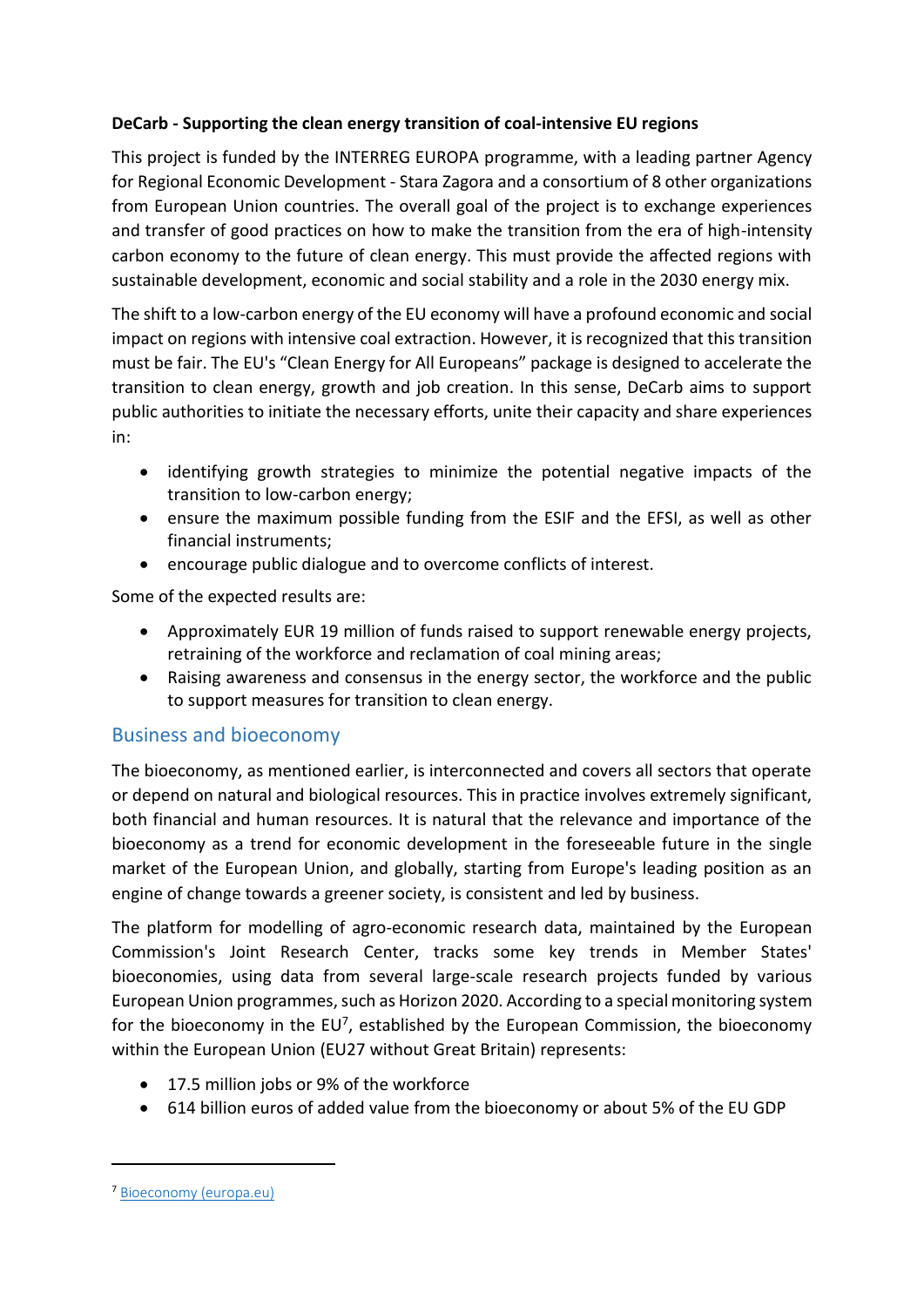• Another approximately € 872 billion in added value from bio-based services, should the services sector be included

The agriculture and the production of food, beverages and tobacco are the dominant sectors of the European bioeconomy<sup>8</sup>. However, the sectoral composition of the bioeconomy varies from one Member State to another for a number of reasons, including the level of use of biomass resources, their historical economic specialization, R&D investments already made and others<sup>9</sup>. The ten economic sectors most important for the bioeconomy at European Union level are: agriculture; production of food, beverages and tobacco; biologically based chemicals, pharmaceutical products, plastics and rubber (except biofuels); wooden products and furniture; paper; forestry; textile products from biomaterials; fisheries and aquaculture; biologically based electricity; liquid biofuels.

According to the same study, in Bulgaria in 2017, there were almost 848 thousand people employed in activities falling under the scope of the bioeconomy, with over 75% of them in enterprises in the agricultural sector. In comparison, during the same period, on average for the European Union, this percentage was just over 51%, i.e. the potential for development of the bioeconomy in Bulgaria towards other sectors is not to be ignored.

A recent major study by the European Commission, EU Biorefinery Outlook to 2030 (published in June  $2021$ <sup>10</sup>, examines the potential for biorefinery development in different countries of the European Union. The projections for Bulgaria show the following trends:

- Significant growth in the wood industry is expected that will lead to a high potential of available woody biomass residues and therefore it presents opportunities for development in this direction. The EU wood processing industries have a significant concentration of facilities in Central Europe and Scandinavia, in Southern Europe they are significantly limited, with few opportunities for interaction in countries such as Bulgaria and Croatia.
- There are very few processing facilities in the northern countries of Central and Eastern Europe, such as Latvia, Lithuania and Estonia, the same as in the southern countries, such as Romania and Bulgaria, indicating that in these regions there are fewer synergy opportunities for biorefineries based on sugar biomass.
- Industrial sites in Bulgaria are scarce, although the country has the potential to have sufficient feedstock and existing industries whose waste can be sources of biomass, but investment in infrastructure and supply chain is needed for the successful deployment of biorefineries in Bulgaria.

Businesses can also be directly stimulated to start or diversify their activities, even in traditional sectors. For example, in May 2019, the European Commission and the European

<sup>8</sup> OECD (2019), Global Material Resources Outlook to 2060: Economic Drivers and Environmental Consequences, OECD Publishing, Paris,<https://doi.org/10.1787/9789264307452-en>

<sup>9</sup> Kaza, Silpa; Yao, Lisa C.; Bhada-Tata, Perinaz; Van Woerden, Frank. 2018. What a Waste 2.0 : A Global Snapshot of Solid Waste Management to 2050. Urban Development;. Washington, DC: World Bank. © World Bank. https://openknowledge.worldbank.org/handle/10986/30317 License: CC BY 3.0 IGO

<sup>10</sup> EU Biorefinery Outlook to 2030 (Lot 3) Studies on support to research and innovation policy in the area of biobased products and services, 2021, European Commission, Directorate-General for Research and Innovation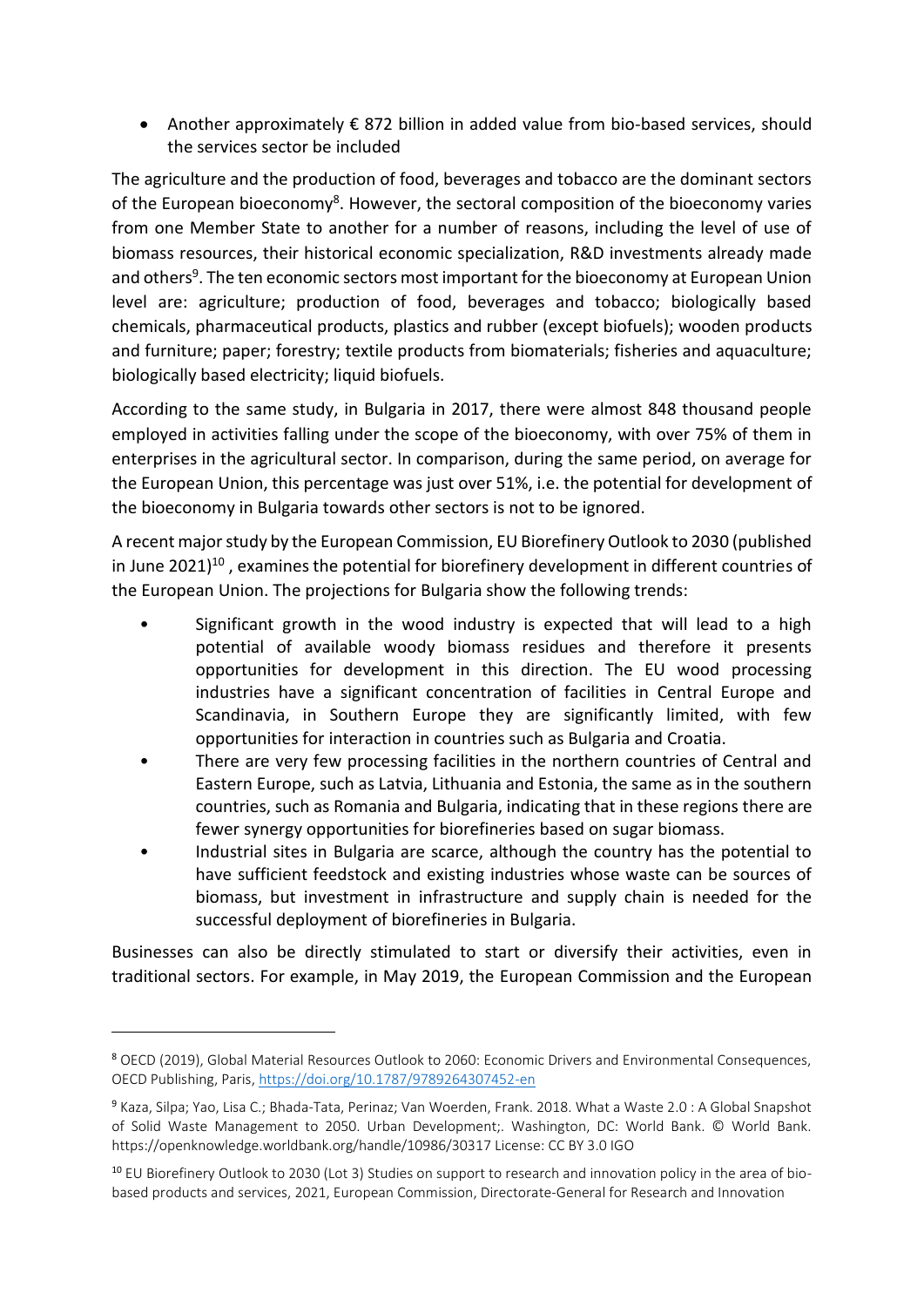Investment Bank (EIB) launched a package of loans for the agriculture and the bioeconomy with specific objectives in support of young farmers. It is part of a broader initiative for young farmers that is run by local banks and leasing companies operating across the EU, which includes a minimum 10% distribution for farmers under the age of  $40^{11}$ .

Biomass energy consumption is expected to increase both in final energy consumption as well as with the production of electricity. The additional consumption of energy from biomass will require an increase in the amount of biomass in Bulgaria (produced in a sustainable way), and in the period 2020-2030 it will increase by  $37\%^{12}$ . The largest increase is in the use of energy from biomass in the industrial sector, where in 2030 the increase is nearly 100% compared to 2020. In the household sector, which uses the largest amount of biomass (share of 66% in the final energy consumption in 2020) the growth will be more moderate (11%). In the transport and services sectors, the increase is lower in 2030 compared to 2020, by 2.3% and 2.6%, respectively.

The current unprecedented health crisis hints at the very diverse and large-scale role that the bioeconomy can play in ensuring diversification of food, feed and raw material supplies at first, but at the same time helping to limit and reduce the negative effects on climate, while simultaneously contributing to job creation and supporting rural areas development. Various experts at European level, supported by real commitments from the current composition of the European Commission, offer a new perspective for promoting sustainability and a smooth transition to a circular economy after COVID-19 in the framework of the European Green Deal and the European Plan for Reconstruction and Development, in compliance also with the objectives of the European Bioeconomy Strategy. This implies the creation of new models for work and cooperation between the different sectors, an in-depth analysis of current challenges and their importance for ensuring the sustainability of the local economy, including through a greater penetration of the bioeconomy. Last but not least, it is necessary to pay the necessary attention to human capital and the social effect of a possible change in the economic model in the countries of the European Union. Particular attention must be paid to underdeveloped economies and the low-income population must be engaged, attracted to the labour market and involved in the creation of bio-based value chains.

<sup>11</sup> National strategy for SMEs" 2021-2027 г.

<sup>&</sup>lt;sup>12</sup> Data from (B)EST model, E3-Modelling, Deloitte, from Integrated plan for energy and climate of R Bulgaria 2021 – 2030г.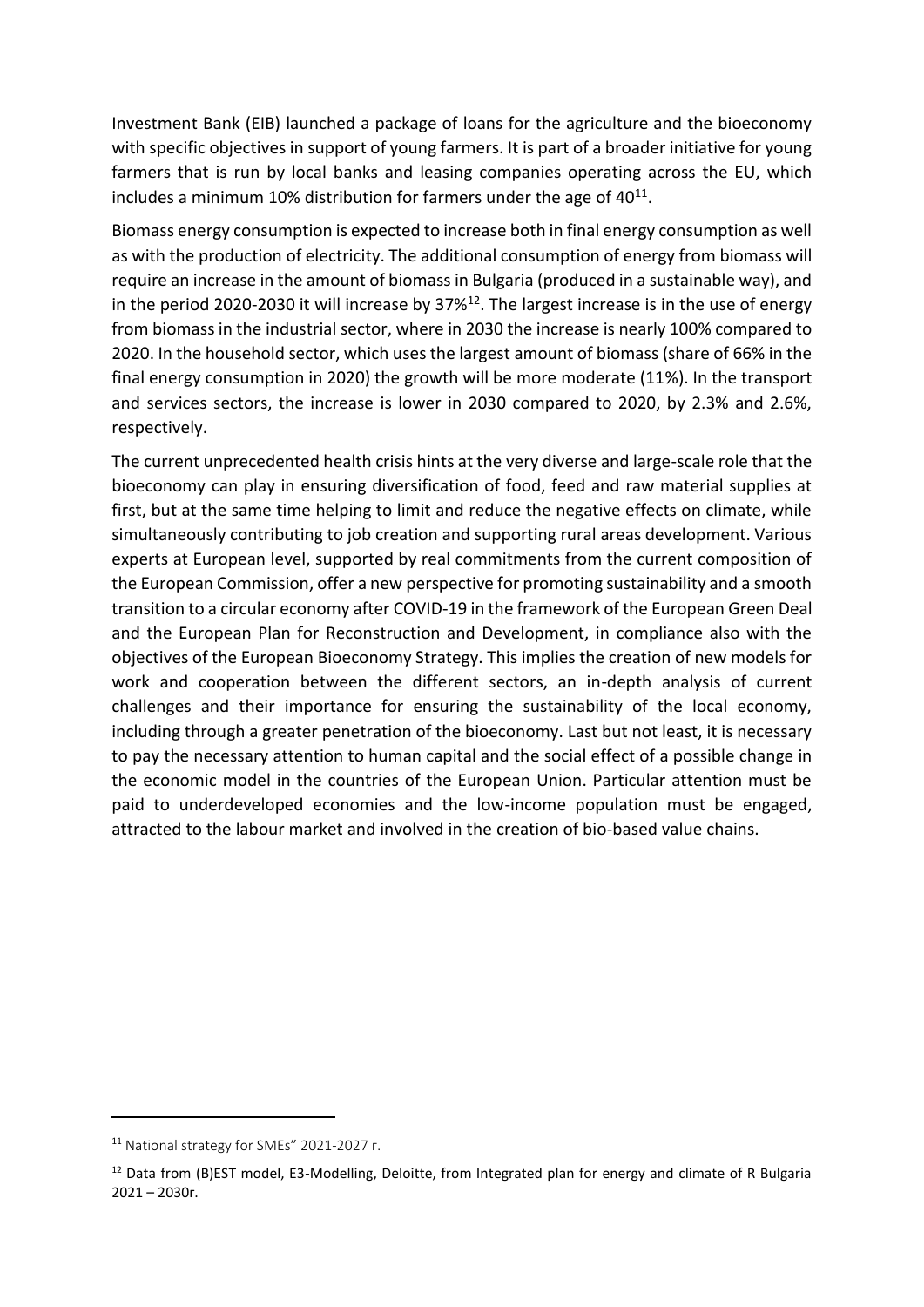# <span id="page-16-0"></span>Bioeconomy - potential for development in Stara Zagora region

## <span id="page-16-1"></span>Stara Zagora region - overview

Stara Zagora region is located in the Central Southern Bulgaria and covers the Stara Zagora plain, the Kazanlak valley, parts of the Balkan Mountains and Sredna Gora mountains. The total area of the region is 5151 km<sup>2</sup>, which represents 4.6% of the territory of the country and a population of 323,685 people. There are 11 municipalities in the region with 206 settlements (10 towns and 196 villages), which are very different in terms of security, resources, economic and infrastructural potential. These are: Bratya Daskalovi Municipality, Gurkovo Municipality, Galabovo Municipality, Kazanlak Municipality, Maglizh Municipality, Nikolaevo Municipality, Opan Municipality, Pavel Banya Municipality, Radnevo Municipality, Stara Zagora Municipality and Chirpan Municipality.

The climate is moderately continental, with relatively mild winters, long and mild springs and autumns. The annual amount of precipitation is on average about 450-550 mm. Soil and climatic conditions are very favourable for growing all types of crops from the temperate zone. This allows the area to successfully grow cereals, technical, oilseeds, essential oils, fiber, vegetable crops, fruit species and vineyards. Leading is the cultivation of cereals (wheat, barley), which are a good basis for the development of the laundry industry and favour the solution of the feed problem for the development of animal husbandry.

The cultivation of essential oil and medicinal crops is very important in the area. The area is world famous for the production of the highest quality rose oil and is a leader in Europe in the cultivation of medicinal crops and export of dried herbs.

It is essential to have a very good supply of water resources - rivers, dams, canals, hydraulic facilities and mineral springs, which favour the development of spa tourism.

First-class domestic and international road transport connections are crossed on the territory of the region, which connect the northern border of the Republic of Bulgaria along the Danube River with the southern one, to Greece and Turkey. The traffic flows on the two railway lines connecting the western parts and the capital with the Black Sea ports of Burgas and Varna and with the southeastern border of the Republic of Bulgaria with the Republic of Turkey and Greece are intensive. The routes of the transport corridors № 4, 8 and 9 also intersect here.

## <span id="page-16-2"></span>The possibilities of the regional bioeconomy

The bioeconomy is a real opportunity and an effective approach through which economic priorities and environmental factors are sustainably balanced.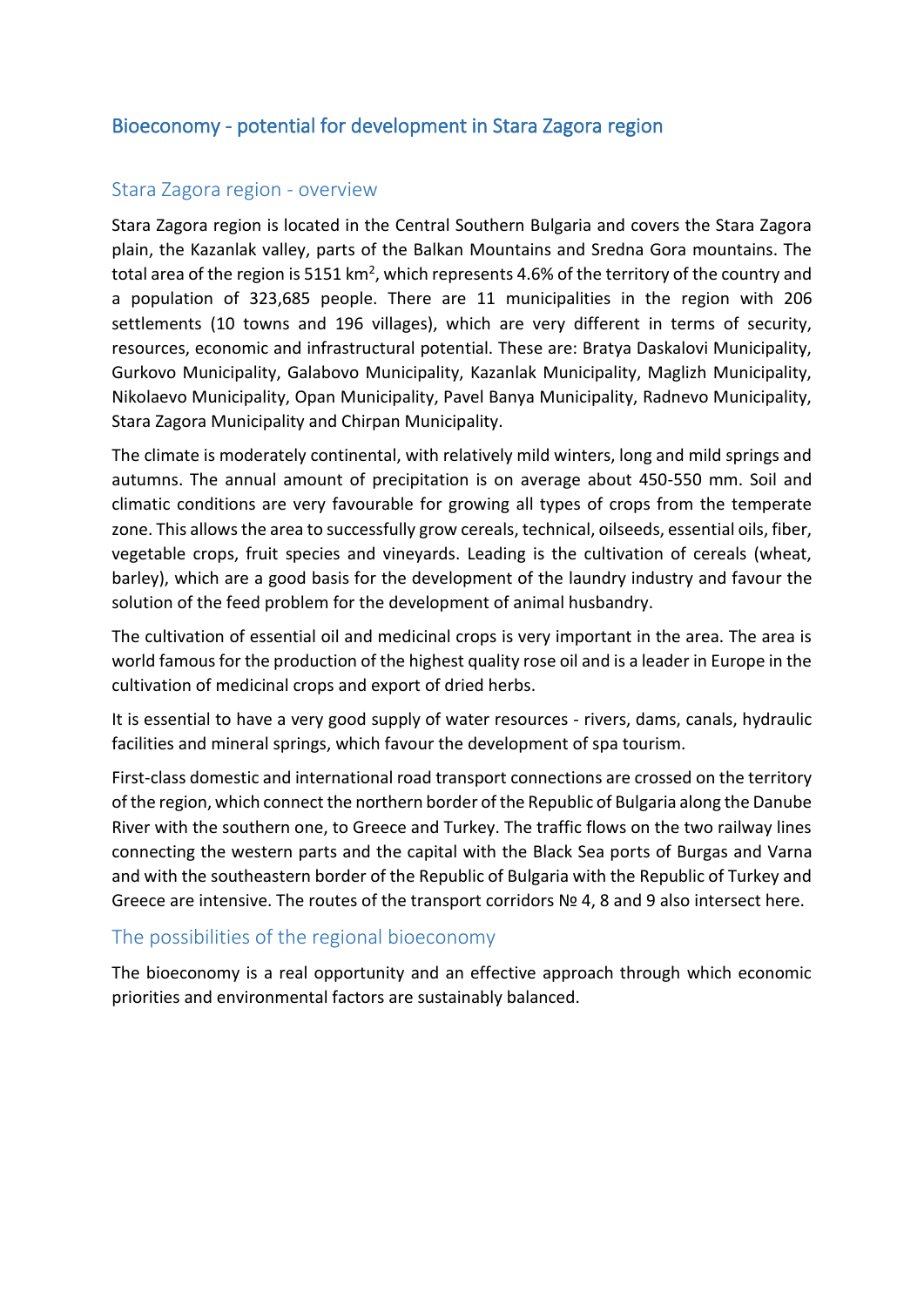The main message is to greater responsibility in the relationship "man-nature" and a gradual transition to a completely new way to meet societal needs, in which the leading principles are environmental dependence and the principle of environmental impact<sup>13</sup>.

In this process, the need for parallel reforms is becoming increasingly clear:

• In the economic sector, including the offering of new technological solutions within the overall process of economic transformation, i.e. different goods and services are produced and sought in different ways, which is characterized by sustainability;

• In the socio-cultural models - behavior / nature of consumption, restructuring of supply;

• In the political and administrative system, the functioning of which should follow global changes.



Figure 1 Perspectives of the bioeconomy

**Strategic goals of the Strategy for development of the bioeconomy in Stara Zagora region:**

• Development of the local bioeconomy based on the key factors and advantages for the region;

• Creating conditions for development and strengthening of sectors on a biological basis, promoting the introduction of new technologies;

• Increasing the economic competitiveness of the region and building an environmentally conscious society.

## **The specific objectives of the Strategy for Development of the Bioeconomy in Stara Zagora Region are:**

• Effective management of resources in accordance with the principles of sustainable development - rational use of production areas; sustainable management of land, forest and water resources; Waste Management; development of organic agriculture, market for organic products and bio tourism; networking, clustering and shared value; coherence between the bioeconomy and rural development; digitalisation in rural areas.

• Generation of the necessary knowledge and technologies to be the basis of the sustainable and climate-neutral economy of the region

<sup>&</sup>lt;sup>13</sup> The principle of ecological dependence, according to which people are dependent on nature to survive, and that the properties and character of the nature they encounter have a significant causal impact on the course of their lives.

<sup>•</sup> The principle of environmental impact - human actions have a significant impact (planned and unplanned) on nature.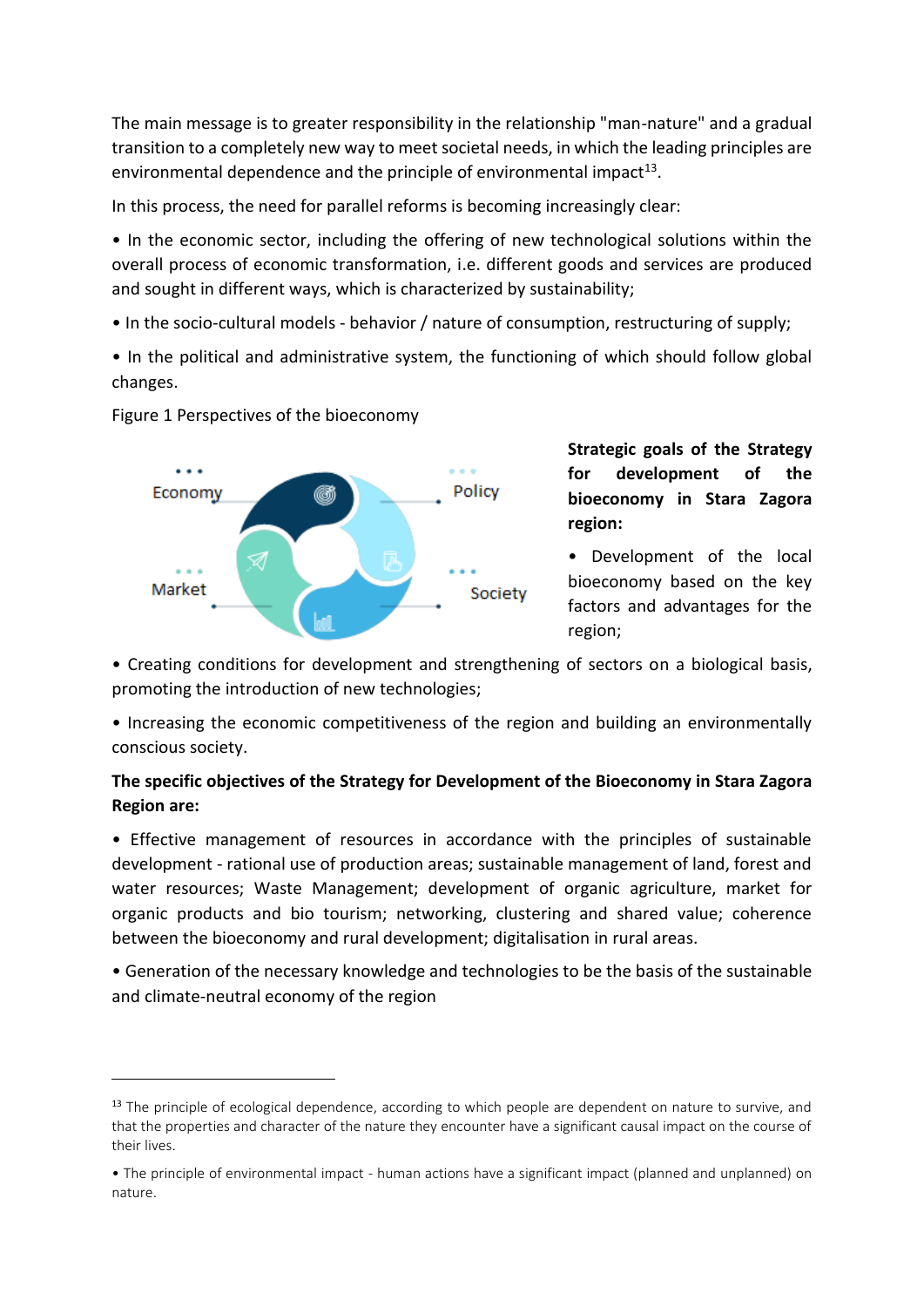• Development of specific solutions and coordination mechanisms in the context of the Community's strategic priorities, such as the 2030 Agenda for Sustainable Development currently sectoral approaches to the bioeconomy in Bulgaria are not sufficiently integrated in terms of coordination, implementation and monitoring.

• Linking the above activities with the active participation of society and all stakeholders policy can set the agenda and pave the way, but the transformation to sustainable business will be possible only with broad support from society as a whole.

# <span id="page-18-0"></span>Priority areas for sustainable bioeconomy in Stara Zagora region

#### <span id="page-18-1"></span>Production of food and organic products

Bio-based products have advantages in terms of climate, environment, resource efficiency and sustainability. Nevertheless, the introduction and validation of innovative bioeconomic products and market processes is still a major challenge, as they must compete with products already known to consumers and benefit from established marketing channels, recognition and infrastructure.

Although consumers' desire to buy organic products is enough to pay a higher market price, the initial demand for alternative organic products is often not high enough to make their production cost-effective. In the Stara Zagora region there is a potential for the production of medical and cosmetic products, food supplements with antioxidant effects; for the production of new functional milk-based foods; for organic honey production; as well as for the introduction of innovative technologies in animal husbandry and the production of traditional foods of animal origin.

Other important components that support the market uptake of organic products are information and raising consumer awareness of the specific advantages and disadvantages of these products. Product labels and, where applicable, certification labels create transparency and enhance trust in bio-based products. Selecting and promoting good examples of sustainable use of biologically based raw materials helps to raise public awareness and create additional incentives for the use of renewable raw materials.

Public procurement is another important tool that can be used to support the creation of organic products. A stronger focus of public procurement on organic, sustainable products can help create such products. Market power and the role model of the public sector can serve as an incentive to open markets to new products and services.

The logic of organizing the production activity in agriculture determines that any change in the technical characteristics (production methods, new rotational schemes, non-production elements at the farm level, programming of activities) is a direct reflection of the change in external factors. The possibilities for modification of the production systems, which are directly related to the biodiversity of the region, are reduced to de-intensification of the production, diversification of the product types, as well as development of the nonproduction elements. The so-called forming factors can be reduced to the specifics and nature of market demand and the change / evolution of production systems (Table 1):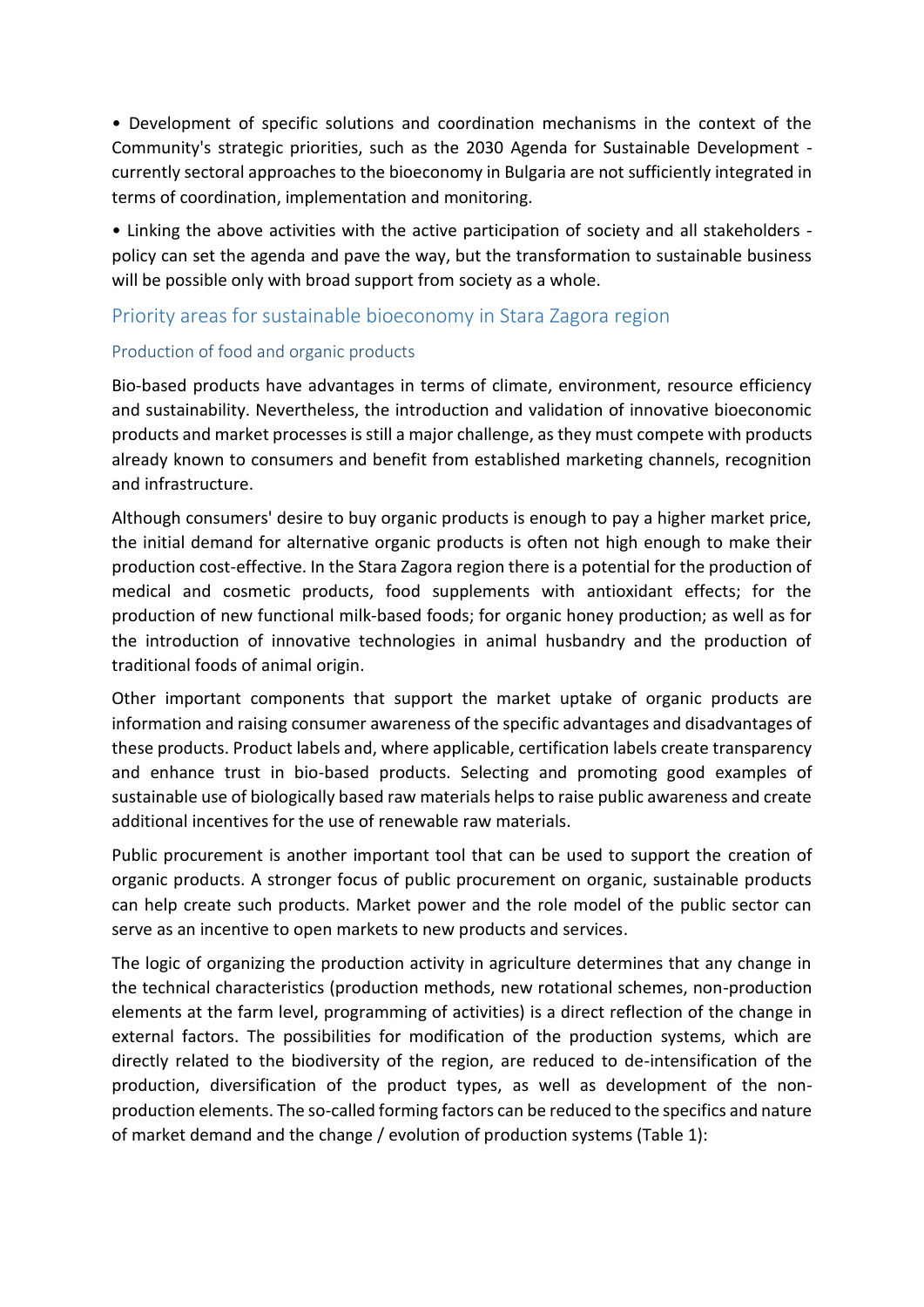*Table 1 Making factors for the development of organic farming and the market of organic products*

| Demand in the food industry and trade                                                                                                                                                                                                                                        | Influence of the evolution of agricultural<br>systems                                                                                                |
|------------------------------------------------------------------------------------------------------------------------------------------------------------------------------------------------------------------------------------------------------------------------------|------------------------------------------------------------------------------------------------------------------------------------------------------|
| Strong influence of the food industry and<br>the trade sector - as a result there is a<br>concentration of a relatively large share of<br>production in a small number of producers.<br>Increasing proportions of the value added in<br>the processing and sale of products. | Concentration of production of<br>basic<br>products with reduced relative share of on-<br>farm processing and reduced percentage of<br>direct sales. |
| The competition is growing in the direction<br>of demand for basic products at the lowest<br>possible price.                                                                                                                                                                 | Labour productivity Increasing, realizing<br>economies of scale and standardizing<br>production methods.                                             |
| The food industry requires standardized<br>for processing (homogeneity<br>products<br>criterion) and commercialization, while<br>require durability during the<br>suppliers<br>storage period.                                                                               | The strategy of homogeneity of diversity is<br>applicable, the choice depends on demand.                                                             |
| Demand for strategies for differentiation of<br>products to the end user, which implies<br>increasing specialization of production.                                                                                                                                          | Increasing adaptation to scale in different<br>sought-after product groups limits the<br>adaptability and flexibility of manufacturers.              |

#### <span id="page-19-0"></span>Forestry

Regarding the forest fund, the Stara Zagora region has a well-developed forestry and forest industry - nearly 70% deciduous forests (beech, oak, hornbeam, poplar, linden, acacia) and 30% coniferous plantations. In practice, the region has significant forest resources and its sustainable management can contribute to the production of significantly higher amounts of heat and electricity, as well as reduce greenhouse gases in the atmosphere. Data on biomass energy (wood plus crop and animal waste) provide an indication of the economic and social importance of wood energy. In recent years, the production and consumption of wood pellets and wood chips has increased, and these products, which are а processed forest biomass, have become increasingly popular, both for domestic consumption and for export.

#### <span id="page-19-1"></span>Effective resource management

#### **• Sustainable management of land (including reclaimed lands), forest and water resources**

In recent decades, the pressure on land resources has become clearer and sharper, mainly due to the need to protect natural habitats and biodiversity, in the context of ongoing urbanization processes and expansion of adjacent infrastructure, extraction of abiotic raw materials - coal, sand, gravel, limestones and dolomites, mineral raw materials, clays and marls, etc.), and the gradual reclamation of the areas vacated by mines. Among the mentioned factors we can include the processes of creating renewable energy systems.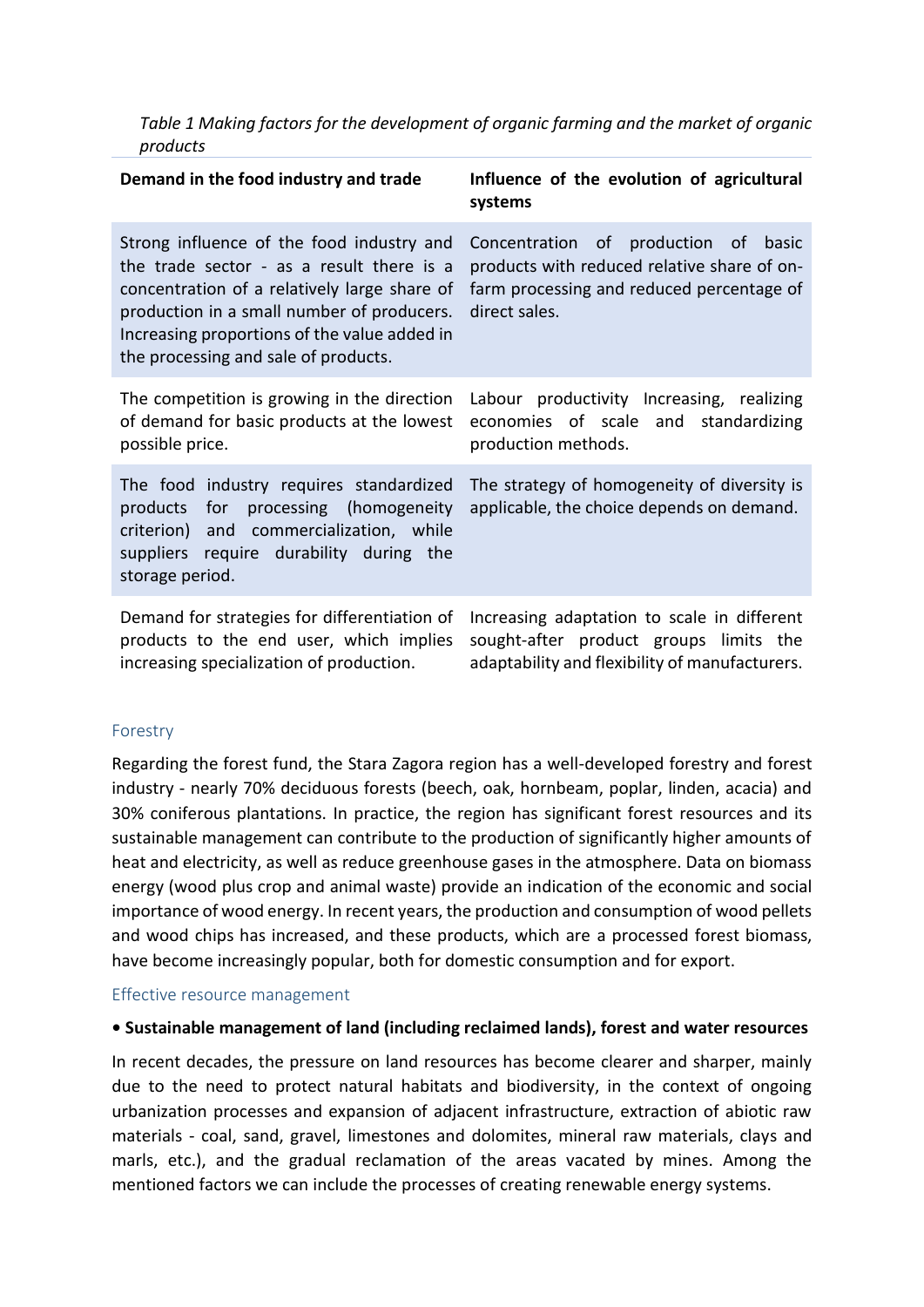Following the techniques and basic principles of the bioeconomy, a combination of different approaches to sustainable reduction of competition in land use can be relied upon here, while preserving resource efficiency.

One approach is to categorize agricultural systems according to their new / adapted management concepts $14$ . Industrial agriculture aims to maximize economic benefits through a high level of mechanization and application of synthetic pesticides and fertilizers for crop production and through the use of specialized breeds and intensive nutrition and reproductive management for livestock. The integrated agriculture uses both synthetic and biological means to supply nutrients and control pests, but applies measures to manage levels that are considered economically justified and that reduce or minimize environmental and health risks. In addition,



integrated agriculture uses the natural properties of plants and animals used for production purposes, such as drought resistance in certain crops or tolerance to diseases and parasites in certain breeds of animals. The conservation of natural resources, including genetic resources, is the focus of both organic farming and conservation farming.

Another approach involves the implementation of infrastructures and processes for the



selection, separation and recovery of secondary materials and the adoption of methods of combined and cascading use, aimed at overall reduction of the

use of raw materials and resources, while maximizing their efficiency. Cascade use as a process is a complex interaction of material flows and their utilization at different levels, in

<sup>&</sup>lt;sup>14</sup> Garg MR, Sherasia PL et al (2013) Effects of feeding nutritionally balanced rations on animal productivity, feed conversion efficiency, feed nitrogen use efficiency, rumen microbial protein supply, parasitic load, immunity and enteric methane emissions of milking animals under field conditions. Anim Feed Sci Technol 179(1):24–35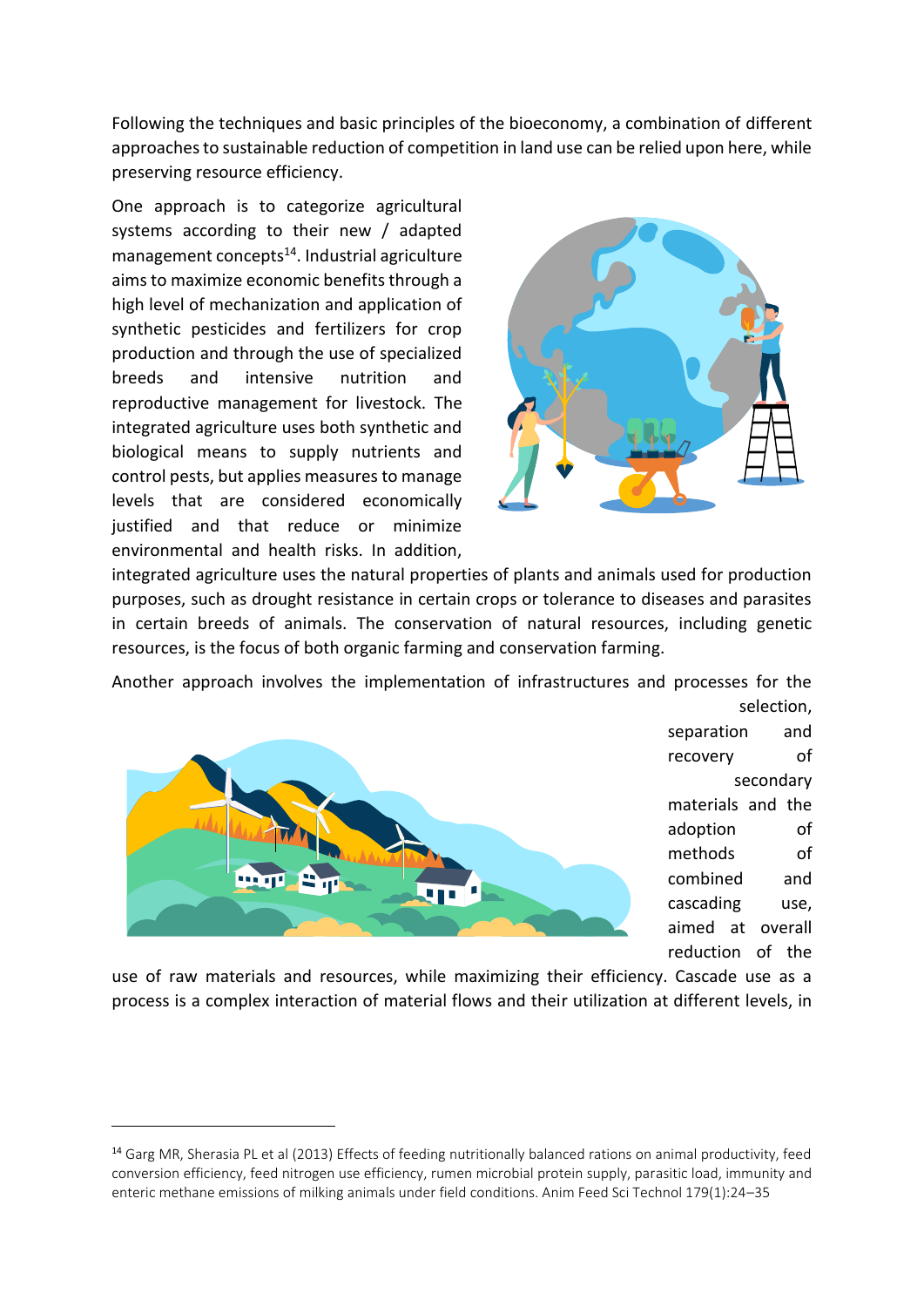different phases of consumption and in different cascade chains<sup>15</sup>. However, modern technologies offer a significantly wider range of options that allow the cascading use of various raw materials, including biomass. The use of biomass, either for material purposes or as an energy carrier, is often discussed in terms of food security, scarcity of non-renewable and fossil resources, climate change mitigation and management, and the use of renewable energy. The use of the cascade as a basic principle can contribute to the strategic increase of resource efficiency. An important question of the cascade principle is whether or not the direct use of energy from the generated biomass is considered a cascade use. Relatively few definitions include both end-of-life energy use and direct use of biomass energy. The use of nutrients (flora, fauna) that require little or no space (e.g. waste and debris) can also lead to a significant reduction in pressure on land resources<sup>16</sup>.

A third approach is the reclamation of degraded and unused areas and land that is used inefficiently. Examples include the sustainable management of post-mining landscapes and sites with underutilized capacity for agriculture. An integral part of this approach is the recognition of the importance of fallow land, headlands, hedges, trees or buffer zones, from which biodiversity benefits. Urban areas can also be used for urban agriculture.

In addition to the above, a fourth approach to reducing the pressure on land resources is to increase the productivity of areas used in agriculture and forestry. This process, of course, should balance the conservation of biodiversity and landscapes. From an economic and environmental point of view, a sustainable increase in productivity per unit area can be achieved through precision farming and the creation of an optimal varietal structure. This includes activities in the field of plant selection, targeting varieties that are more suitable for specific places and climates, more efficient in terms of nutrient and water use, and more resilient and resistant to biotic and abiotic stress. These activities subsequently relate to the further development of organic farming systems, including activities related to adaptation to climate change.

With regard to water resources, the forecast is for an increase in irrigation costs in the coming years, if the trend of decreasing rainfall and extending the growing season due to climate change continues. The condition of the water supply network and the need for investments for reconstruction and modernization remain problematic.

#### <span id="page-21-0"></span>Creating networks, clusters and shared value

Clusters are by definition a geographically connected concentration of similar, interconnected and complementary companies with active business relationship channels that use common and specialized infrastructure, labour markets and services and face common threats and opportunities for development. In practice, this means that **clusters are directly dependent** 

<sup>15</sup> Bringezu, S, Ramesohl, S. Arnold, K, Fischedick, M, von Geibler, J, Liedtke, C and Schütz, H (2007) What we know and what we should know – Towards a sustainable biomass strategy. Wuppertal Papers No 163. Wuppertal Institute for Climate, Environment and Energy: Wuppertal.

 $16$  Monograph "Analysis and profile of the state and potential for regional bioeconomy" with the team - team under FP 4.2 "Regional ecosystems for bioeconomy" of Component 4 "Bioeconomy, food systems and integrated regional development" (2020), Academic Publishing House, Thracian University, ISBN 978-954-338-164-7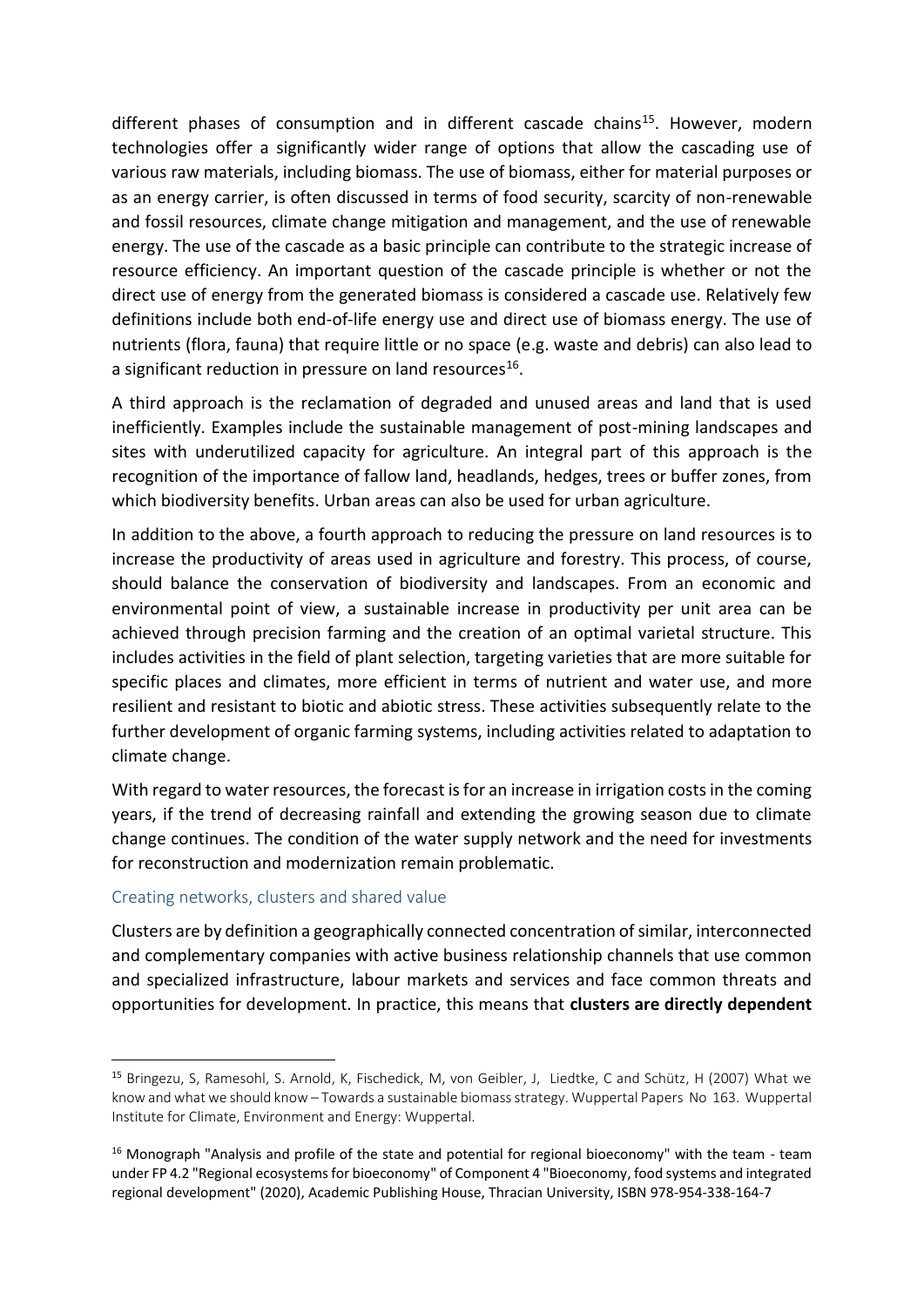**on the realization of shared value, and at the same time have the real resources to create it<sup>17</sup> .**

Key factors for realizing shared value<sup>18</sup>:

1. Enterprises with long-term development horizon;

2. Support to municipalities and local authorities and institutions;

3. Experience in research and traditions in the partnership between business and academia;

4. Partnership between enterprises and municipalities;

5. Availability of experts and research potential;

5. Access to financial programmes and resources;

7. Cluster approach for association of interests.



There is no specialized legislation for the creation of cluster and network structures, for their effective structure and functioning. Depending on the chosen goal and organizational status, their mechanisms for creation, operation and management are determined by various regulations. This is to some extent a reason to slow down the initial process of building clusters and networks. European and national agricultural policy play an important role in the creation of various production chains, clusters and other network structures in the agribusiness sector. With their programmes they are aimed at stimulating the processes of cooperation, communication, coordination and cooperation between producers, processors, traders, scientific institutions, local authorities and others. in order to increase the competitiveness of agricultural holdings, processing companies and the regional economy<sup>19</sup>.

The forestry sector is second in importance for the development of the bioeconomy and biobased production chains. The characteristics of the productions in the forest sector largely determine the opportunities for development of horizontal and vertical technological chains. Wood and wood products are the main raw materials and materials that are processed sequentially, going through different stages of production to obtain the final product. These close links between the individual productions, based on raw material, technological and

<sup>17</sup> Francescato, V. and Negrin, M. (2013) "The cluster of Biomass Producers. Italian best practices and the rule of biomass trade centers for ensuring quality and long-term supply". Retrieved online at: <http://www.congresobioenergia.org/ponencias/AIEL.pdf>

<sup>18</sup> Foray, D., David, P., Hall, B. (2009), Smart Specialisation–The Concept. Knowledge Economists Policy Brief, No. 9, (June). Available from: [http://www.ec.europa.eu/invest](http://www.ec.europa.eu/invest-inresearch/pdf/download_en/kfg_policy_brief_no9.pdf)[inresearch/pdf/download\\_en/kfg\\_policy\\_brief\\_no9.pdf](http://www.ec.europa.eu/invest-inresearch/pdf/download_en/kfg_policy_brief_no9.pdf)

 $19$  Monograph "Analysis and profile of the state and potential for regional bioeconomy" with the team - team under FP 4.2 "Regional ecosystems for bioeconomy" of Component 4 "Bioeconomy, food systems and integrated regional development" (2020), Academic Publishing House, Thracian University, ISBN 978-954-338-164-7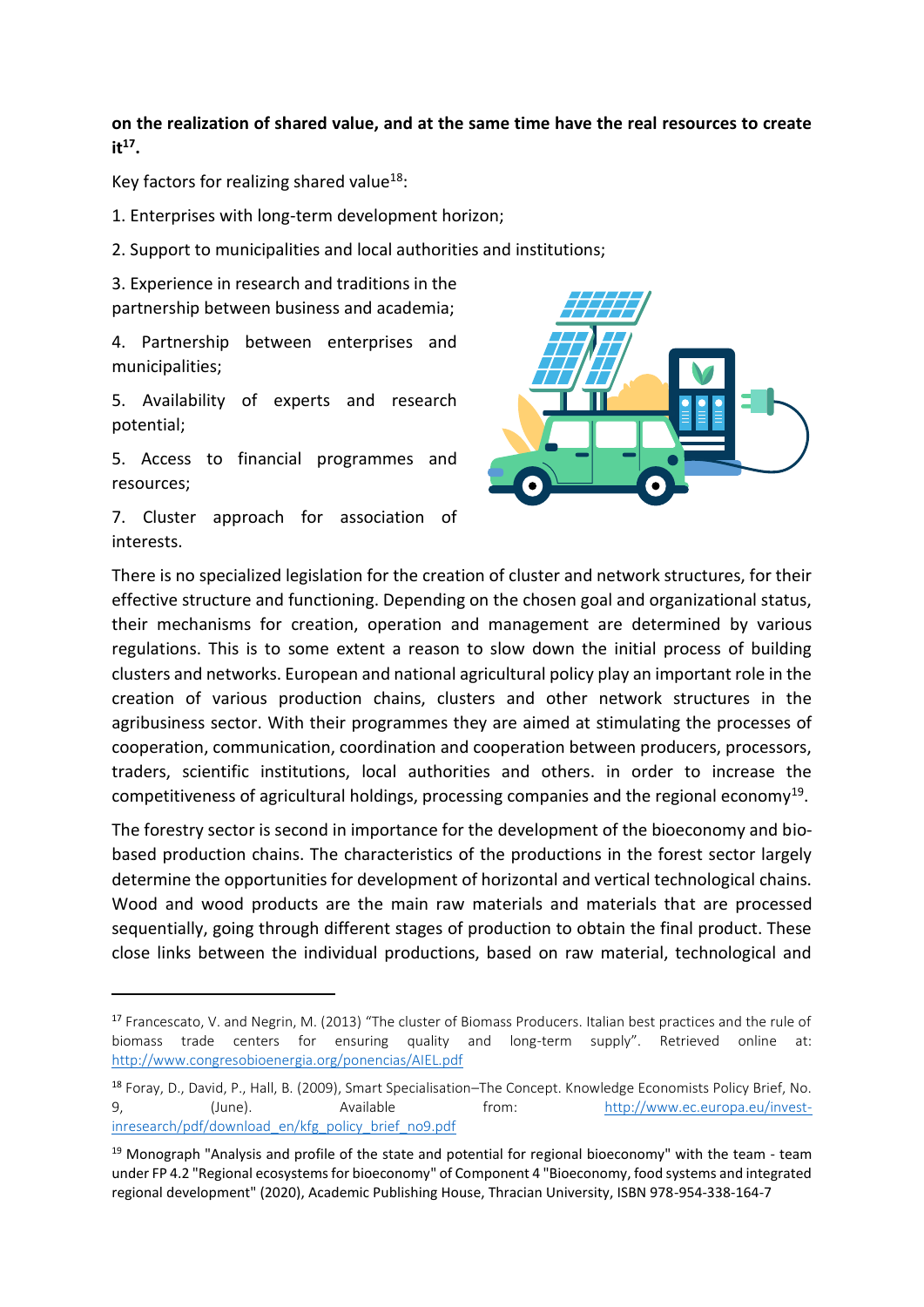production characteristics, are the basis for continuous improvement of the production, going through the different phases of processing, for increasing the efficiency in the separate production units and the general economic efficiency. Economic efficiency increases even more in the branched vertical technological chains with the inclusion of secondary wood resources (technological waste) in various industries.

Unlike subcontractor chains and networks, which have a relatively constant nature and are built on production and technological features, horizontal product lines are developed mainly on the basis of horizontal production specialization and cooperation between individual enterprises. Through the horizontal product lines, the participating companies realize a synergistic effect of acquiring new or improved technologies, ways of processing raw materials, organization of production, labour and management, etc.

Horizontal specialization in the industry can be developed both in the direction of building product lines and sub-detailed ones. They can involve not only companies in the industry, but also from other industries - such as companies producing glass, plastic parts, mechanisms of metal, marble and others.

The development of innovative bio-based products, processes and services is a key driver of the bio-based economy and should be supported. In many cases, the development and establishment of regional bio-supply chains can be achieved by intensifying the relationships of already established participants in the product chain.

In addition, existing supply chains in the bioeconomy need to be optimized to reduce raw material consumption, protect the environment and the climate by reducing the use of nonrenewable raw materials and improving their overall economic competitiveness.

Organizational and technical concepts should also be further developed at enterprise level. This will help to optimize the production, storage and initial processing of renewable raw materials and thus contribute to the more efficient use of bio-resources. This can apply to both the collection of secondary and residual materials; and for the processing of raw materials obtained from agriculture and forestry into better quality intermediates.

#### <span id="page-23-0"></span>Coherence between the bioeconomy and rural development

Deploying local bioeconomies across Europe is one of the objectives of the European Bioeconomy Strategy to ensure that the bioeconomy as a whole is a driver for inclusive and sustainable growth at local level. This includes the development of local structural programmes in the Member States and their territories, such as their regions, rural areas, cities and coastal areas. Most biomass is produced and processed in rural areas and used as food or fodder or for material or energy purposes, and in this connection rural areas play a central role in the bioeconomy.

At the regional level, ecosystems are built mainly by the usual participants in regional innovation systems: government structures and regional public administration, business, representatives of sectoral associations and business intermediaries, as well as academic, scientific and technological institutions.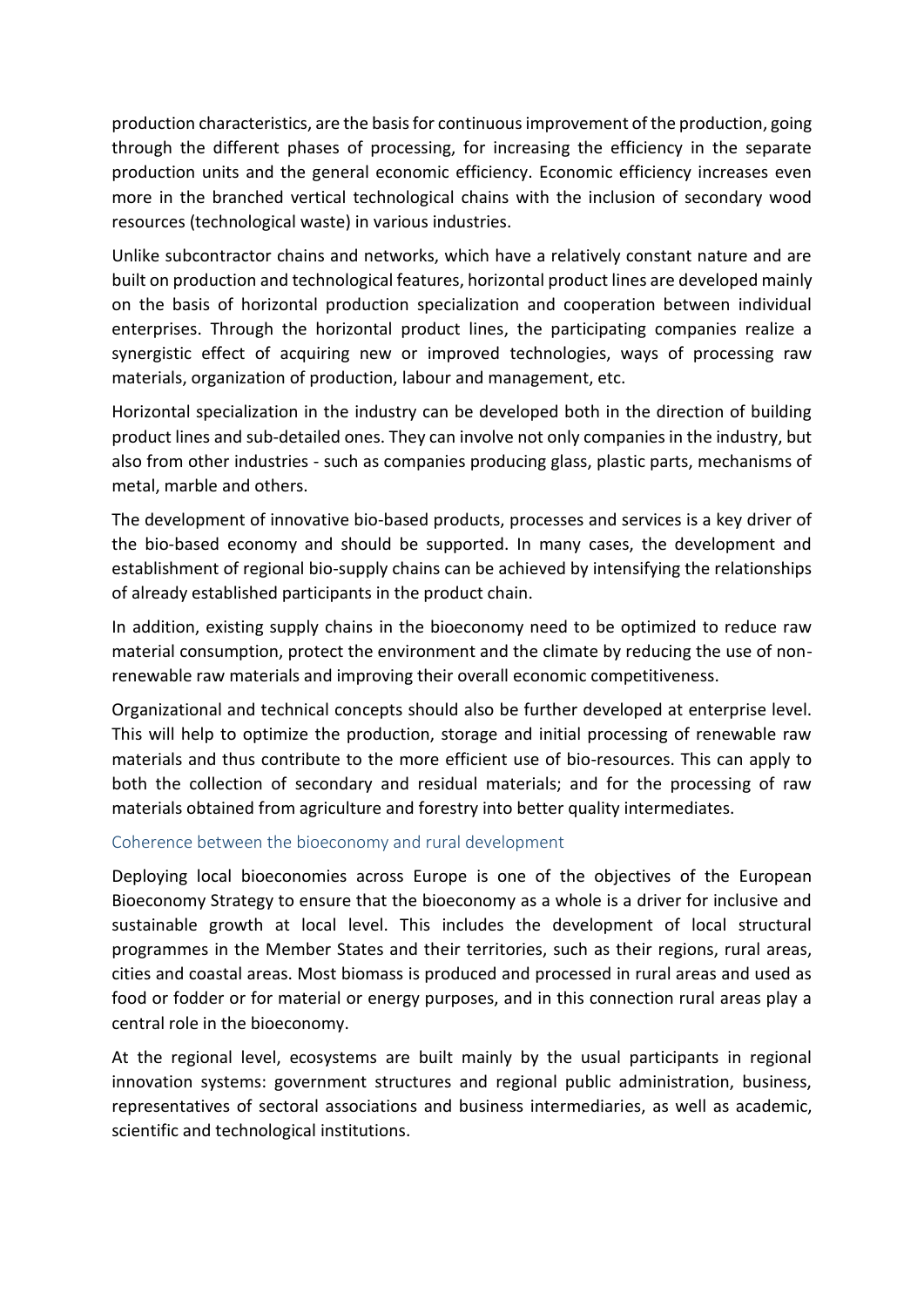Clusters are an important tool for concentrating stakeholder efforts around specific sectors /



products of the bioeconomy. Similar dynamics are observed both in highly industrialized regions and increasingly in rural areas. Compared to traditional industrial clusters, those related to the bioeconomy often have to integrate producers of biological resources, i.e. farmers as well as their associations, e.g. cooperation. In practice, this means that coordination at the managerial level is needed between different areas of institutional and policy intervention (e.g. research and innovation, agriculture, environment) to promote the bioeconomy<sup>20</sup>.

Specific areas that could benefit from deployment strategies in this context include:

- Using the potential of bio-innovation, including in agriculture.
- Development of new products, processes and value chains based on biology, as well as new approaches to developing the activities of producers in rural areas.
- Innovative applications of food and agricultural systems, including food waste and byproducts management (including nutrients), recycling.

• New opportunities and application of forest resources in construction, textile industry, furniture production and chemical industry.



#### <span id="page-24-0"></span>Digitalization

In an optimistic scenario, the growth of digital competences and the application of artificial intelligence will strengthen rural economies, optimize the use of productive resources, improve the quality of life of employees in the sector and the community as a whole. At the same time, the real social, economic and environmental effects of digitalisation in agriculture, and in agriculture in particular, are still not well known, both from a scientific and a practical point of view.

The new interconnections and expected effects form complex relationships between the different layers of interaction within agriculture, which have a high potential to generate risk and instability, as well as resulting inequalities from different rates of rural development.

<sup>&</sup>lt;sup>20</sup> Dupont-Inglis, J.; Borg, A., Destination bioeconomy – The path towards a smarter, more sustainable future. New Biotechnology 2018, 40, (Pt A), 140-143.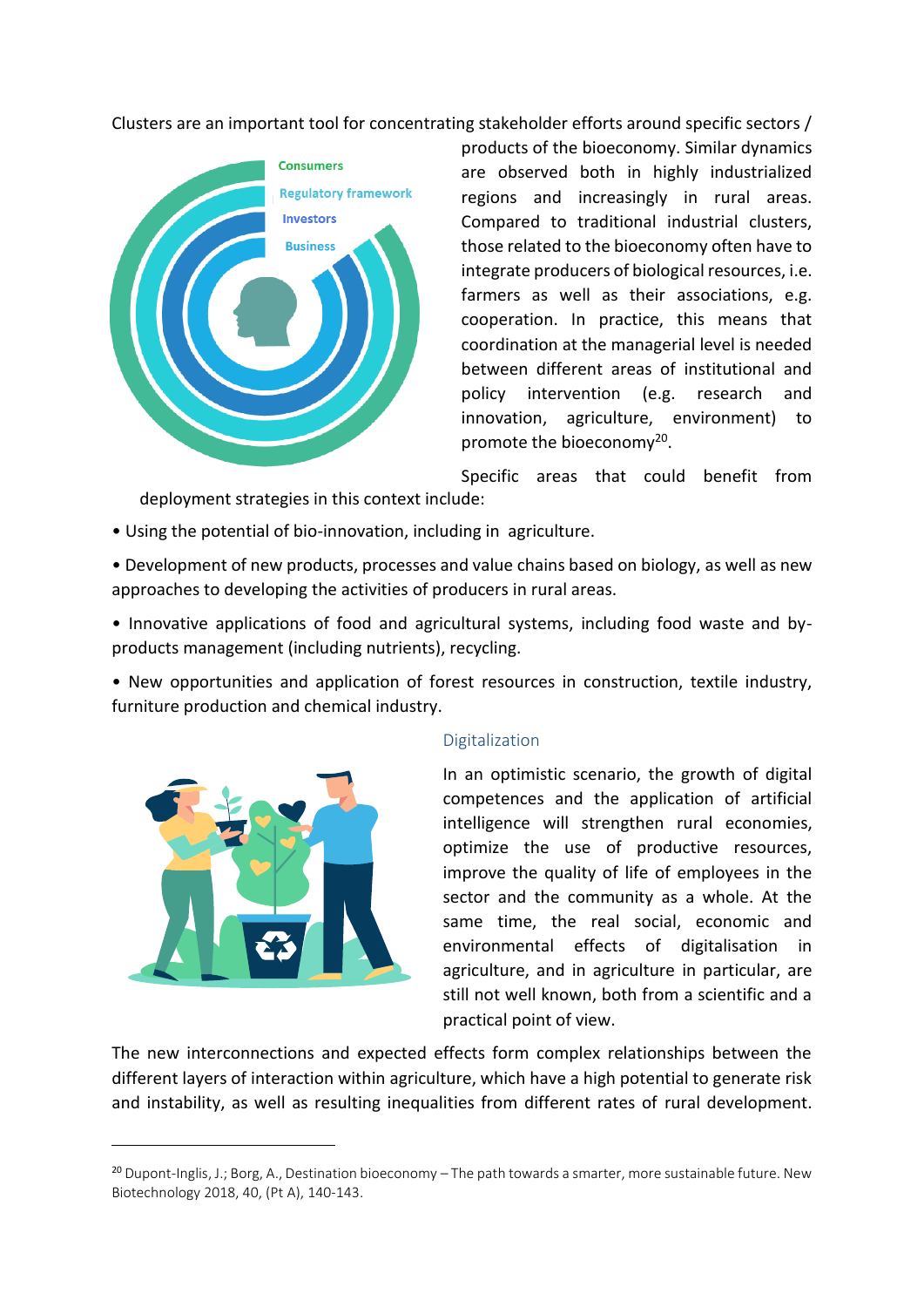These areas may become even more unstructured ecosystems due to global digitalisation processes, including the lack of defined basic governance structures, stakeholder roles and value chains, lack of interoperability and data sharing, difficulties in the selection and implementation of digital technologies.

The great potential for innovation, related to the intensification of digitalization processes throughout the supply chain of the bioeconomy, can realize opportunities for process optimization. Connecting the bioeconomy with the current process of digitalization also creates an opportunity for the development of innovative business models. This applies to all areas of production. For example, the use of digital innovations in agriculture and forestry can lead to significant savings in resources such as soil, crop protection products, fertilizers and energy.

Table 2 Impact of digital technologies on rural development

| Effect/Impact                                                             |    | Justification                                                                                                                                                                                                                                                                                                                                                                         |
|---------------------------------------------------------------------------|----|---------------------------------------------------------------------------------------------------------------------------------------------------------------------------------------------------------------------------------------------------------------------------------------------------------------------------------------------------------------------------------------|
| technologies<br>Digital<br>are<br>changing society in rural<br>areas      | 1. | Digital technologies develop knowledge through open<br>access platforms for training and qualification; encourage<br>the transfer of knowledge and skills; allow the organization<br>of on-site trainings.                                                                                                                                                                            |
|                                                                           | 2. | Digital technologies maintain social connections - provide<br>communication and access to information for people with<br>disabilities or localization in remote areas; strengthen ties<br>within the local community; maintain traceability within<br>the product chain; unite the communities of different<br>stakeholders and stimulate social ties and relations of<br>solidarity. |
|                                                                           | 3. | Digital technologies promote the specifics and resources<br>of rural areas - support migration processes, attract<br>labour resources, provide<br>specific<br>new economic<br>opportunities for the development of territorial marketing.                                                                                                                                             |
|                                                                           |    | 4. Digital technologies improve the standard of living in rural<br>areas - help businesses find new markets without having<br>production<br>physically<br>reorganize<br>facilities<br>and<br>to<br>resources.                                                                                                                                                                         |
|                                                                           |    | 5. Digital technologies provide new or improve existing<br>services - develop services such as telemedicine; promote<br>the sustainable use of natural resources and climate<br>change management; facilitate the application / use of<br>databases.                                                                                                                                  |
| Digital technologies create<br>new opportunities for rural<br>development | 1. | Sharing Economy and Industry 4.0 generate innovation at<br>all levels, including technological, social, human, cultural<br>and economic. Digital technologies ensure the return of<br>production activities in local areas; new forms of industry /<br>industry are emerging that depend on and participate in<br>the digital transition.                                             |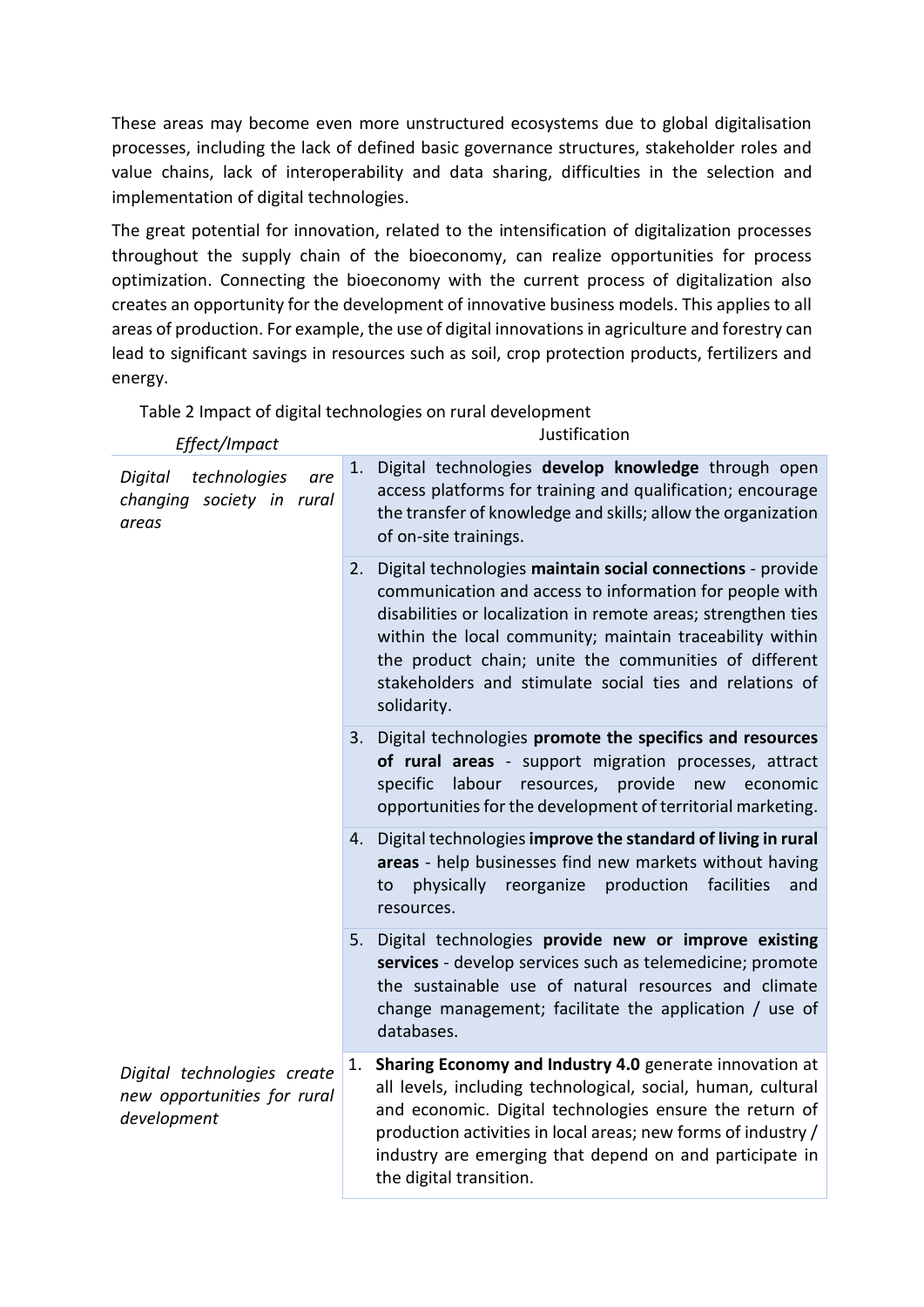| Digital<br>technologies<br>are<br>causing<br>change<br>in<br>$\alpha$<br>workflow<br>organization<br>practices | 2. Create added value for rural areas - digital technologies<br>can stimulate economic growth, create new jobs and<br>added value for the benefit of rural areas. |
|----------------------------------------------------------------------------------------------------------------|-------------------------------------------------------------------------------------------------------------------------------------------------------------------|
|                                                                                                                | Digital technologies make better use of local strategies<br>3.<br>and infrastructure.                                                                             |
|                                                                                                                | Digital technologies transform the way of work, obliging<br>1.<br>public and private stakeholders to change<br>their<br>established workflow practices;           |
|                                                                                                                | Digital technologies lead to increased mobility, whereby<br>2.<br>professional commitments can be fully fulfilled remotely.                                       |
|                                                                                                                | As the application and complexity of digital technologies<br>3.<br>increase, so does the need for new skills and<br>competencies.                                 |

As a result, reducing costs and increasing efficiency make primary production much more competitive and environmentally friendly. There is also the potential for profit through the use of sensor technology, large databases, fast connections and robotics in the production and processing of nutrients and in the context of precision farming. It is important to focus resources on how to make optimal use of digital technologies, for example in creating new labour market demand - green occupations, improving animal welfare, protecting the environment and biodiversity, and more generally. to achieve sustainable development.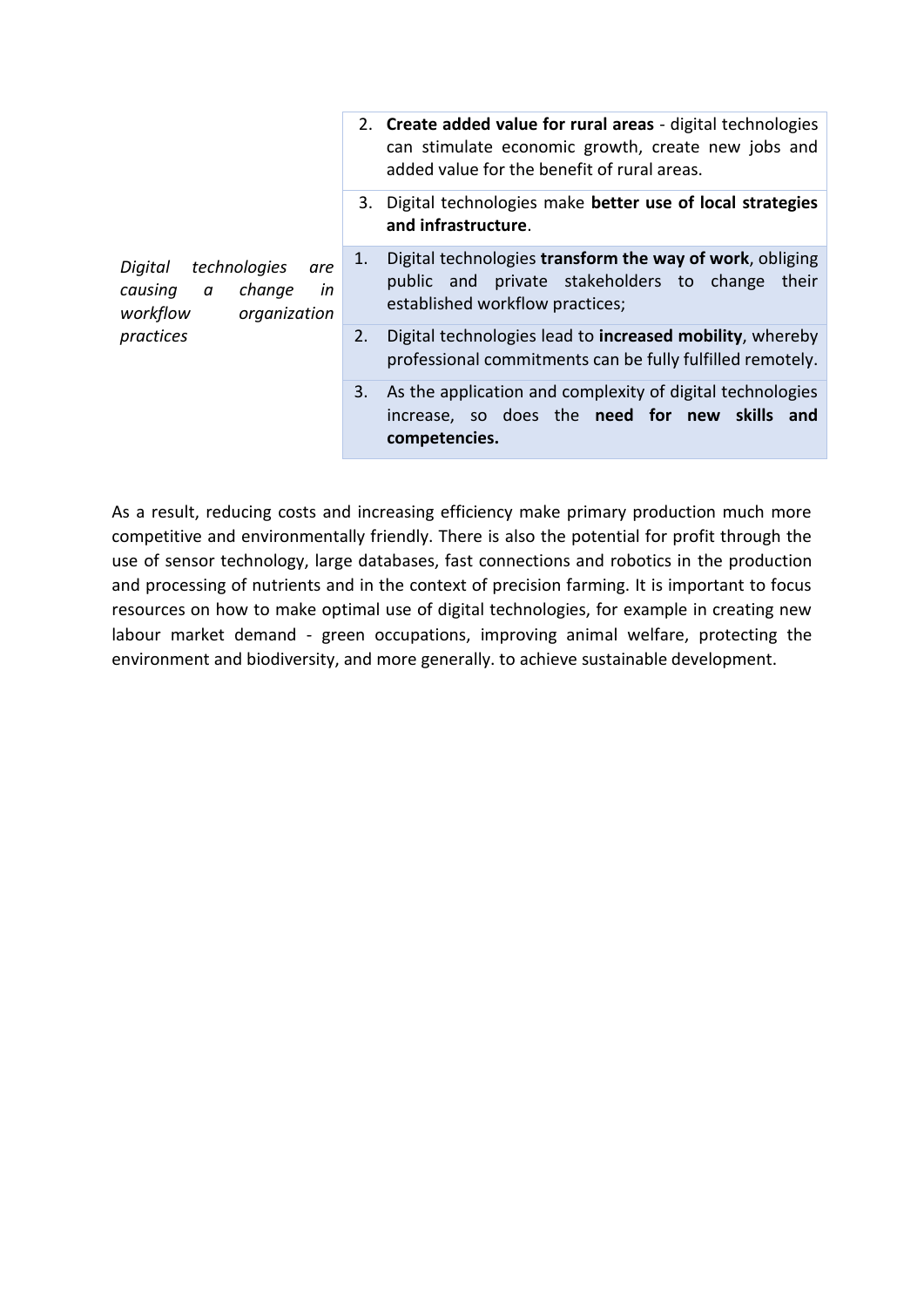# <span id="page-27-0"></span>**Conclusion**

Economic development, in the context of green transition and transformation, faces a number of challenges arising from a combination of key factors, such as climate change and its impact on agriculture and biodiversity, poverty levels, digital processes and new dividing lines in society, especially among young people (and in view of the new pandemic reality), the need for significant structural reforms and increased institutional confidence. The above, in addition to the traditional pressures of growing global competition, inevitably has significant implications for governments and institutions, local communities, business, science and education.

At the same time, these fundamental changes open new opportunities for interdisciplinary cooperation in the fields of business and management, information and communication sciences, economics and social sciences, and ecology. Although the bioeconomy is not a clearly defined industrial sector, understanding the theory of industrial life cycles is crucial for structuring the process of transformation to a knowledge-based bioeconomy. The bioeconomy needs to be cross-sectoral defined and interpreted. On the one hand, new sectors are emerging, e.g. in the field of bioplastics, waste management or the production of organic products. On the other hand, the already existing sectors in the field of automotive, battery production technologies, pharmaceuticals, etc., will gain new meaning with the implementation of bioeconomic approaches. The bioeconomy can make an important contribution to accelerating investment by providing new opportunities that generate key innovations and thus ensure sustainable production and consumption. This, in turn, should accelerate the technological paradigm shift.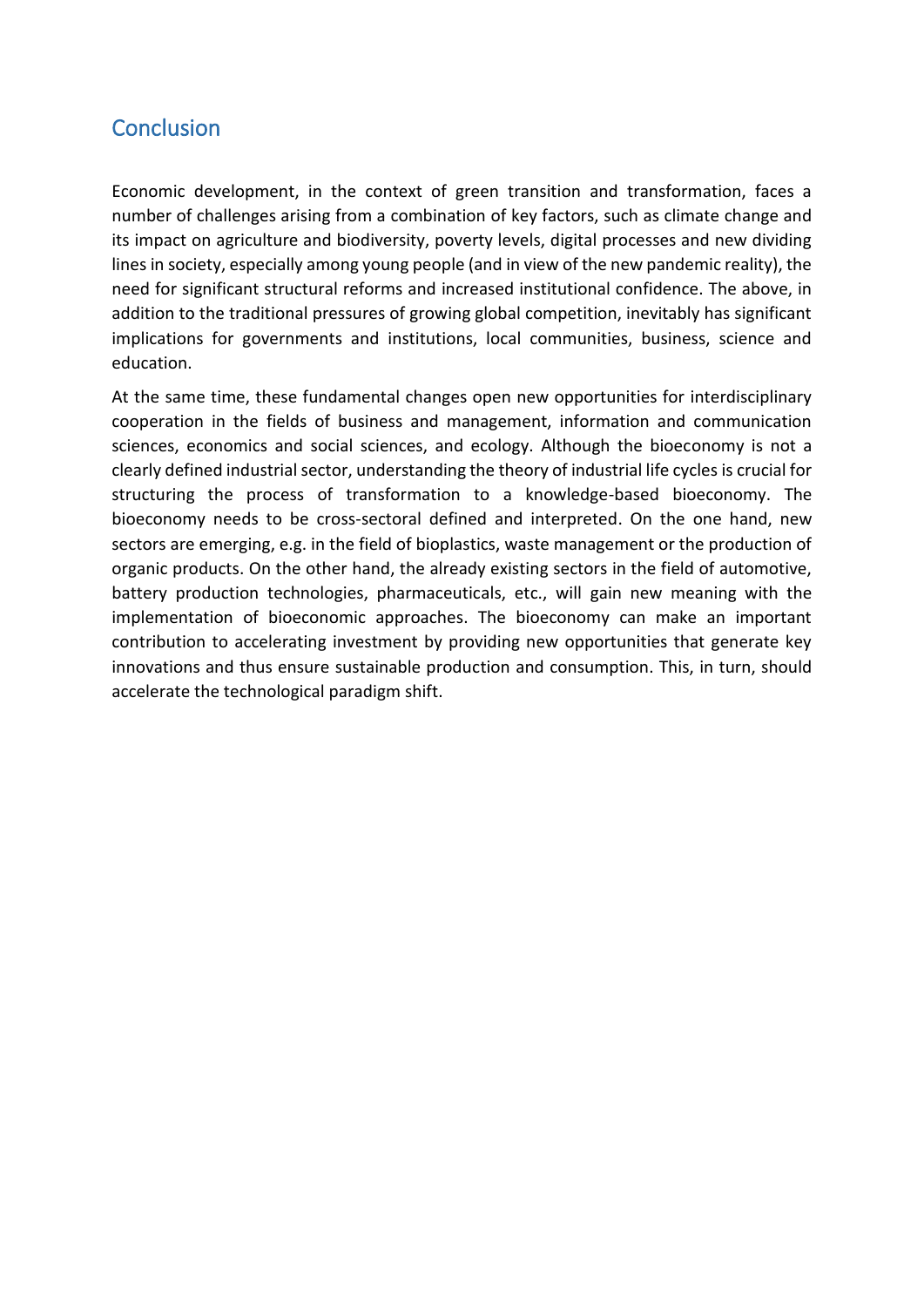#### <span id="page-28-0"></span>**Sources**

- 1. Bringezu, S, Ramesohl, S, Arnold, K, Fischedick, M, von Geibler, J, Liedtke, C and Schütz, H (2007) What we know and what we should know – Towards a sustainable biomass strategy. Wuppertal Papers No 163. Wuppertal Institute for Climate, Environment and Energy: Wuppertal
- 2. COM(2018) 673 final, *Sustainable bioeconomy for Europe: strengthening the link between the economy, society and the environment*
- 3. Dupont-Inglis, J.; Borg, A., Destination bioeconomy The path towards a smarter, more sustainable future. New Biotechnology 2018, 40, (Pt A), 140-143
- 4. Directorate-General for Research and Innovation (European Commission), *The European way to use our natural resources: action plan 2018*, 2019
- 5. EU Biorefinery Outlook to 2030 (Lot 3) Studies on support to research and innovation policy in the area of bio-based products and services, 2021, European Commission, Directorate-General for Research and Innovation
- 6. Francescato, V. and Negrin, M. (2013) "The cluster of Biomass Producers. Italian best practices and the rule of biomass trade centers for ensuring quality and long-term supply". Retrieved online at[: http://www.congresobioenergia.org/ponencias/AIEL.pdf](http://www.congresobioenergia.org/ponencias/AIEL.pdf)
- 7. Foray, D., David, P., Hall, B. (2009), Smart Specialisation–The Concept. Knowledge Economists Policy Brief, No. 9, (June). Available from: [http://www.ec.europa.eu/invest](http://www.ec.europa.eu/invest-inresearch/pdf/download_en/kfg_policy_brief_no9.pdf)[inresearch/pdf/download\\_en/kfg\\_policy\\_brief\\_no9.pdf](http://www.ec.europa.eu/invest-inresearch/pdf/download_en/kfg_policy_brief_no9.pdf)
- 8. Garg MR, Sherasia PL et al (2013) Effects of feeding nutritionally balanced rations on animal productivity, feed conversion efficiency, feed nitrogen use efficiency, rumen microbial protein supply, parasitic load, immunity and enteric methane emissions of milking animals under field conditions. Anim Feed Sci Technol 179(1):24–35
- 9. OECD (2019), Global Material Resources Outlook to 2060: Economic Drivers and Environmental Consequences, OECD Publishing, Paris, [https://doi.org/10.1787/9789264307452-en.](https://doi.org/10.1787/9789264307452-en)
- 10. Pretty, J., C. Toulmin & S. Williams (2011) Sustainable intensification in African agriculture, International Journal of Agricultural Sustainability, 9:1, 5-24, DOI: 10.3763/ijas.2010.0583
- 11. Kaza, Silpa; Yao, Lisa C.; Bhada-Tata, Perinaz; Van Woerden, Frank. 2018. What a Waste 2.0: A Global Snapshot of Solid Waste Management to 2050. Urban Development; Washington, DC: World Bank. © World Bank. https://openknowledge.worldbank.org/handle/10986/30317 License: CC BY 3.0 IGO
- 12. Kuosmanen, T., Kuosmanen, N., El-Meligi, A., Ronzon, T., Gurria, P., Iost, S., M'Barek, R., *How big is the bioeconomy? Reflections from an economic perspective*, JRC, 2020
- 13. "Analysis and profile of the state and potential for regional bioeconomy" collective monograph, FP 4.2 "Regional ecosystems for bioeconomy" of Component 4 "Bioeconomy, food systems and integrated regional development" (2020), Academic Publishing House, Thracian University, ISBN 978 -954-338-164-7
- 14. Council of Ministers, National Development Programme "Bulgaria 2030", 02.12.2020
- 15. Council of Ministers, National Strategy for Small and Medium Enterprises 2021-2027, 01.04.2021
- 16. Council of Ministers, Strategy for Digitization of Agriculture and Rural Areas of the Republic of Bulgaria, May 2, 2019
- 17. Council of Ministers, National Strategy for Adaptation to Climate Change and Action Plan, October 25, 2019
- 18. Council of Ministers, Integrated Plan in the Field of Energy and Climate of the Republic of Bulgaria 2021 - 2030, 27.02.2020